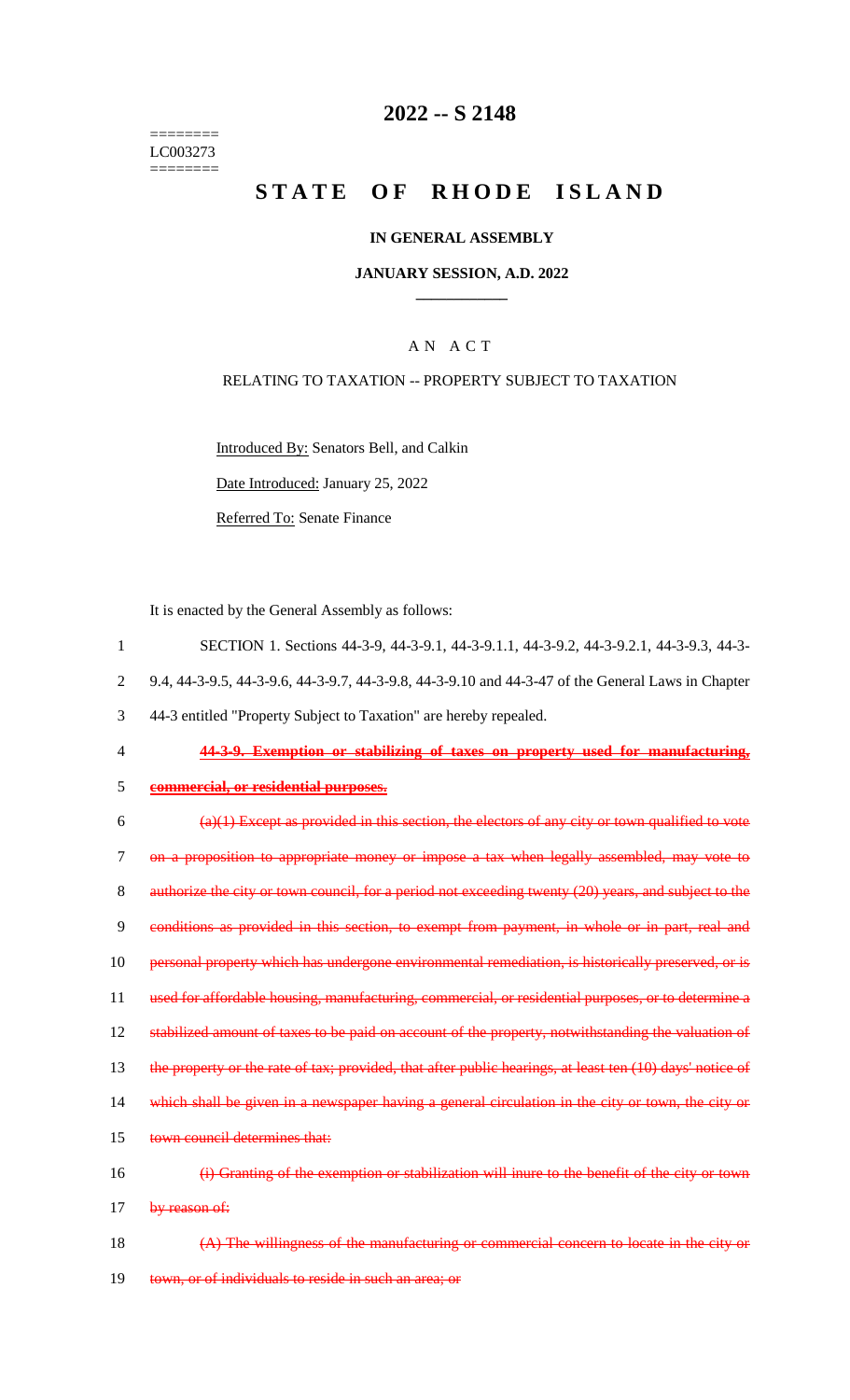- 1 (B) The willingness of a manufacturing firm to expand facilities with an increase in 2 employment or the willingness of a commercial or manufacturing concern to retain or expand its 3 facility in the city or town and not substantially reduce its work force in the city or town; or 4 (C) An improvement of the physical plant of the city or town which will result in a long-
- 5 term economic benefit to the city or town and state; or 6 (D) An improvement which converts or makes available land or facility that would
- 7 otherwise be not developable or difficult to develop without substantial environmental remediation;
- 8 or

9 (ii) Granting of the exemption or stabilization of taxes will inure to the benefit of the city 10 or town by reason of the willingness of a manufacturing or commercial or residential firm or 11 property owner to construct new or to replace, reconstruct, convert, expand, retain or remodel 12 existing buildings, facilities, machinery, or equipment with modern buildings, facilities, fixtures, 13 machinery, or equipment resulting in an increase or maintenance in plant, residential housing or 14 commercial building investment by the firm or property owned in the city or town;

15 (2) Provided that should the city or town council make the determination in subparagraph  $16$  (1)(i)(B) of this subsection, any exemption or stabilization may be granted as to new buildings, 17 fixtures, machinery, or equipment for new buildings, firms or expansions, and may be granted as 18 to existing buildings, fixtures, machinery and equipment for existing employers in the city or town. 19 (b) Cities shall have the same authority as is granted to towns except that authority granted 20 to the qualified electors of a town and to town councils shall be exercised in the case of a city by 21 the city council.

22 (c) For purposes of this section, "property used for commercial purposes" means any 23 building or structures used essentially for offices or commercial enterprises.

24 (d) Except as provided in this section, property, the payment of taxes on which has been so 25 exempted or which is subject to the payment of a stabilized amount of taxes, shall not, during the 26 period for which the exemption or stabilization of the amount of taxes is granted, be further liable 27 to taxation by the city or town in which the property is located so long as the property is used for 28 the manufacturing or commercial, or residential purposes for which the exemption or stabilized 29 amount of taxes was made.

30 (e) Notwithstanding any vote of the qualified electors of a town and findings of a town 31 council or of any vote and findings by a city council, the property shall be assessed for and shall 32 pay that portion of the tax, if any, assessed by the city or town in which the real or personal property 33 is located, for the purpose of paying the indebtedness of the city or town and the indebtedness of 34 the state or any political subdivision of the state to the extent assessed upon or apportioned to the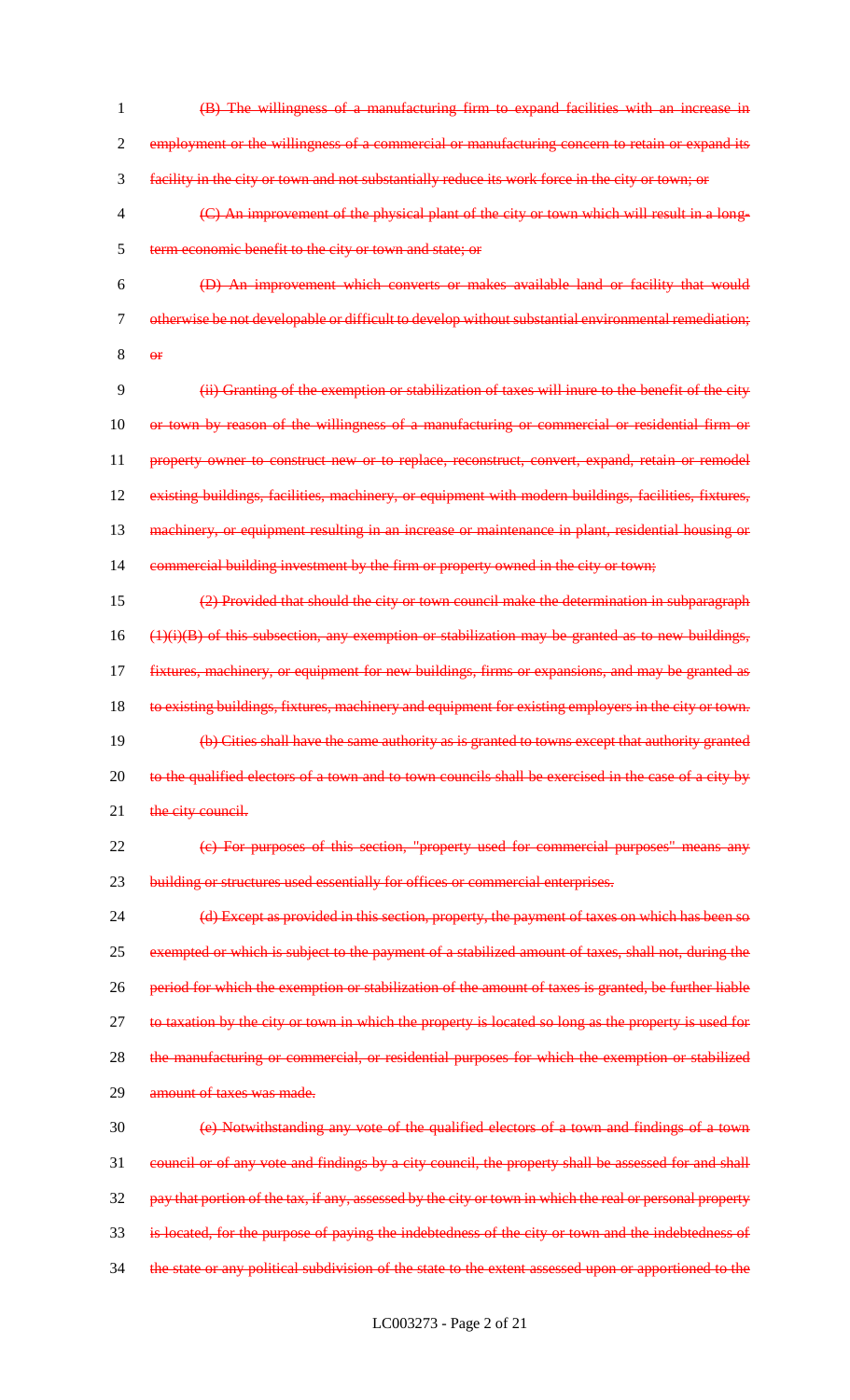city or town, and the interest on the indebtedness, and for appropriation to any sinking fund of the city or town, which portion of the tax shall be paid in full, and the taxes so assessed and collected shall be kept in a separate account and used only for that purpose. (f) Nothing in this section shall be deemed to permit the exemption or stabilization provided in this section for any manufacturing or commercial concern relocating from one city or town within the state of Rhode Island to another. (g) Renewable energy resources, as defined in § 39-26-5, qualify for tax stabilization agreements pursuant to § 44-3-9(a). **44-3-9.1. Woonsocket -- Exemption or stabilizing of taxes on qualifying property located in designated districts in the city.** (a) Except as provided in this section, the city council of the city of Woonsocket may vote 12 to authorize, for a period not exceeding ten (10) years, and subject to the conditions provided in 13 this section, to exempt from payment, in whole or in part, real and personal qualifying property, or to determine a stabilized amount, of taxes to be paid on account of the qualifying property located 15 within a district designated by the city council, not with standing the valuation of the property or the rate of tax; provided, that after a public hearing, at least ten (10) days' notice of which shall be 17 given in a newspaper having a general circulation in the city, the city council determines that 18 designation of the district and granting of the exemption or stabilization for qualifying property located in the city will inure to the benefit of the city by reason of the willingness of owners of qualifying property to replace, reconstruct, expand, or remodel existing buildings, facilities, 21 machinery, or equipment with modern buildings, facilities, fixtures, machinery, or equipment, or 22 to construct new buildings or facilities or acquire new machinery or equipment for use in such buildings or facilities, resulting in an increase in investment by such owners in the city. (b) For purposes of this section, "qualifying property" means any building or structures 25 used or intended to be used essentially for offices or commercial enterprises or for residential purposes. (c) Except as provided in this section, property, the payment of taxes on which has been so 28 exempted or which is subject to the payment of a stabilized amount of taxes, shall not, during the 29 period for which the exemption or stabilization of the amount of taxes is granted, be further liable to taxation by the city so long as that property is used or intended to be used for the manufacturing, commercial, or residential purposes for which the exemption or stabilized amount of taxes was made. (d) Notwithstanding any vote and findings by the city council, the property shall be assessed for and shall pay that portion of the tax, if any, assessed by the city, for the purpose of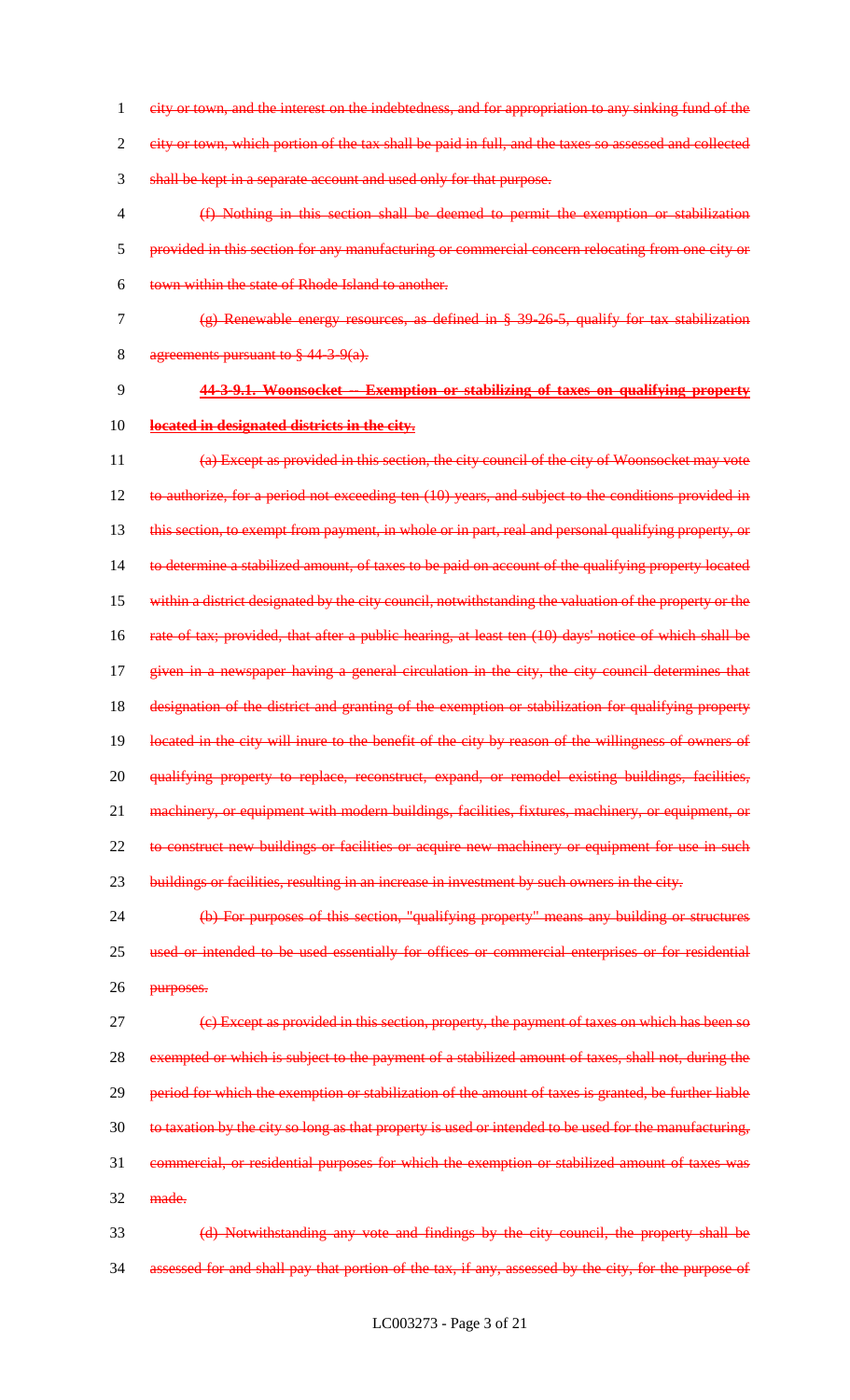1 paying the indebtedness of the city and the indebtedness of the state or any political subdivision of 2 the state to the extent assessed upon or apportioned to the city, and the interest on the indebtedness, 3 and for appropriation to any sinking fund of the city, which portion of the tax shall be paid in full, 4 and the taxes so assessed and collected shall be kept in a separate account and used only for that 5 purpose. 6 **44-3-9.1.1. Woonsocket -- Rehabilitation exemption for qualified residential**  7 **structures in the city.** 8 (a)(1) The tax assessor of the city of Woonsocket is authorized to grant a rehabilitation 9 exemption from taxation for certain qualified residential structures. A "qualified residential 10 structure" is defined as a residential structure or structures which is or are certified by the building 11 inspection services division of the city of Woonsocket as being eligible for exemption. Eligibility 12 for the exemption may be provided if the following conditions are met: 13 (i) The property is strictly residential in nature, consisting of three (3) or more units on a 14 single lot, and was acquired by the applicant at a date subsequent to its being certified as vacant by 15 the building inspection services division. The building inspection services division will maintain a 16 list of vacant properties, which will be updated monthly. 17 (ii) All permits necessary for the completed renovations, which will make the building(s) 18 meet minimum housing codes must be issued and provided to the tax assessor from the building 19 inspection services division. An inspection of the structure by the building inspection services 20 division, including the owner, contractor, electrical contractor, and minimum housing inspector, 21 shall be done prior to the beginning of renovation. 22 (2) Upon furnishing to the city assessor proof that the requirements of subdivision (1) of 23 this subsection have been met, the assessor shall certify to the applicant, in writing, that the property 24 is eligible. 25 (b) Upon certification of eligibility, the property shall receive the following rehabilitation 26 exemption: 27 (1) For both owner occupied and non-owner occupied, the assessment for the next tax year, 28 hereinafter called "the base year," shall be zero percent (0%) of the previous year's valuation;  $(2)$  If owner occupied, the assessment for the second year following certification shall be 30 twenty percent (20%) of the base year's valuation. If non-owner occupied, the assessment for the 31 second year shall be fifty percent (50%) of the base year's valuation; 32 (3) If owner occupied, the assessment for the third year following certification shall be 33 forty percent (40%) of the base year's valuation. If non-owner occupied, the assessment for the 34 third year following certification shall be one hundred percent (100%) of the base year's valuation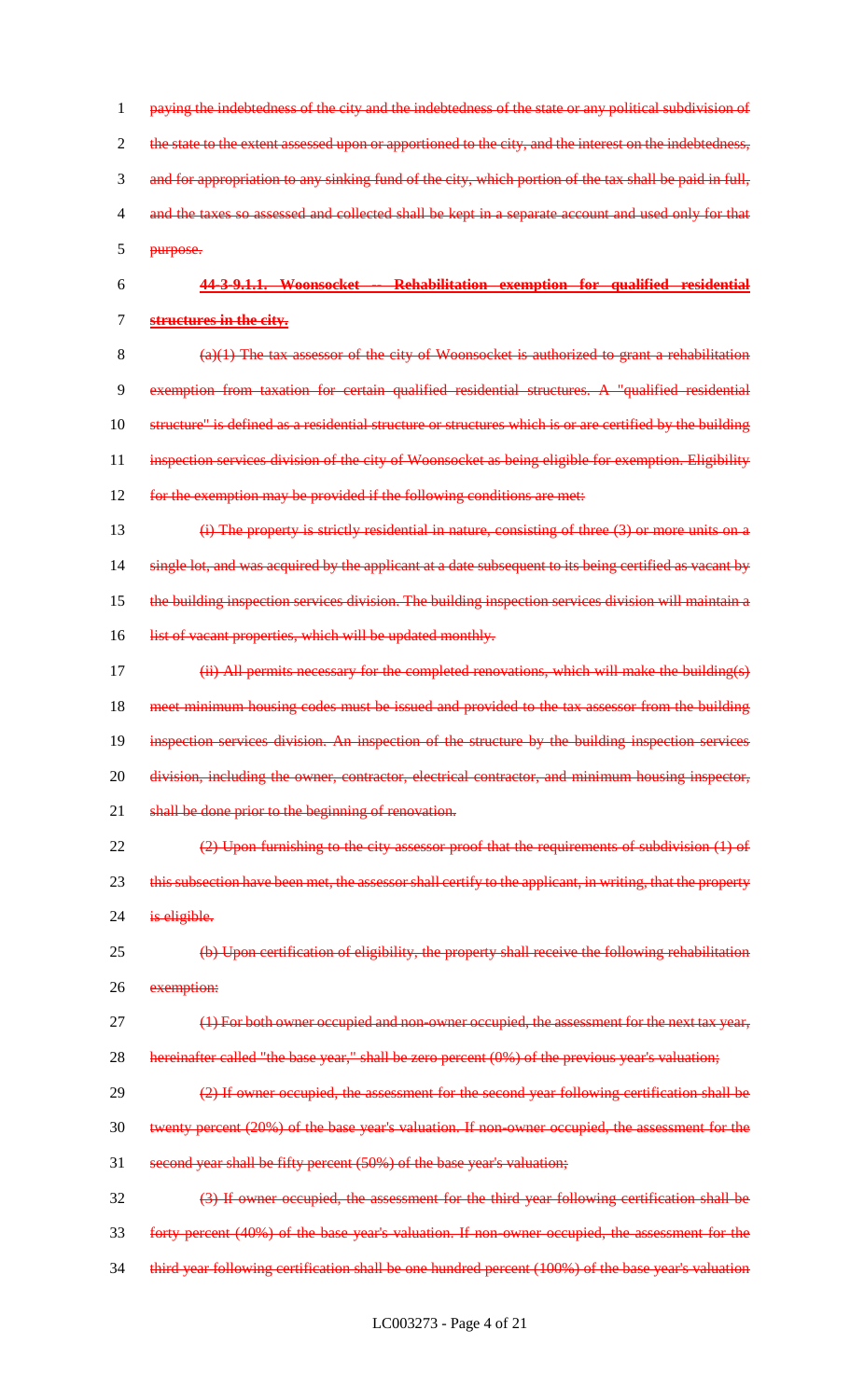| 1              | plus the value of the improvements added to the original valuation;                                |
|----------------|----------------------------------------------------------------------------------------------------|
| $\overline{2}$ | (4) If owner occupied, the assessment for the fourth year following certification shall be         |
| 3              | sixty percent (60%) of the base year's valuation;                                                  |
| 4              | (5) If owner occupied, the assessment for the fifth year following certification shall be          |
| 5              | eighty percent (80%) of the base year's valuation;                                                 |
| 6              | (6) If owner occupied, the assessment for the sixth year following certification shall be one      |
| 7              | hundred percent (100%) of the base year's valuation plus the value of the improvements added to    |
| 8              | the original valuation.                                                                            |
| 9              | (c) If the city of Woonsocket implements property revaluation during the program, the              |
| 10             | original base year's valuation shall be replaced by the new assessed valuation with the percentage |
| 11             | adjustment made as specified.                                                                      |
| 12             | (d) The rehabilitation exemption shall not apply to any of the following types of properties:      |
| 13             | (1) Mixed commercial and residential use;                                                          |
| 14             | (2) Commercial and/or industrial use;                                                              |
| 15             | (3) Single-and two-family properties;                                                              |
| 16             | (4) Properties damaged by fire which are covered by insurance;                                     |
| 17             | (5) Properties boarded or secured to protect mortgagor's interest, and not due to disrepair.       |
| 18             | (e) The rehabilitation exemption shall cease upon the occurrence of any one of the                 |
| 19             | following conditions:                                                                              |
| 20             | (1) Property is sold or title transferred at any time during the term of said exemption;           |
| 21             | (2) Failure to complete permitted work within a timely manner as determined by the                 |
| 22             | building inspector;                                                                                |
| 23             | (3) In properties that were owner occupied, if the owner moves out of the property, the            |
| 24             | property's exemption changes to whatever status it would be if it were in the non-owner occupied   |
| 25             | status.                                                                                            |
| 26             | 44-3-9.2. North Smithfield -- Exemption or stabilizing of taxes on qualifying property             |
| 27             | used for manufacturing or commercial purposes.                                                     |
| 28             | (a) Except as provided in this section, the town council of the town of North Smithfield           |
| 29             | may vote to authorize, for a period not to exceed ten (10) years, and subject to the conditions    |
| 30             | provided in this section, to exempt from payment, in whole or in part, real and personal property  |
| 31             | used for manufacturing or commercial purposes, or to determine a stabilized amount of taxes to be  |
| 32             | paid on account of the property, notwithstanding the valuation of the property or the rate of tax; |
| 33             | provided, that after public hearings, at least ten (10) days' notice of which shall be given in a  |
| 34             | newspaper having a general circulation in the town, the town council determines that:              |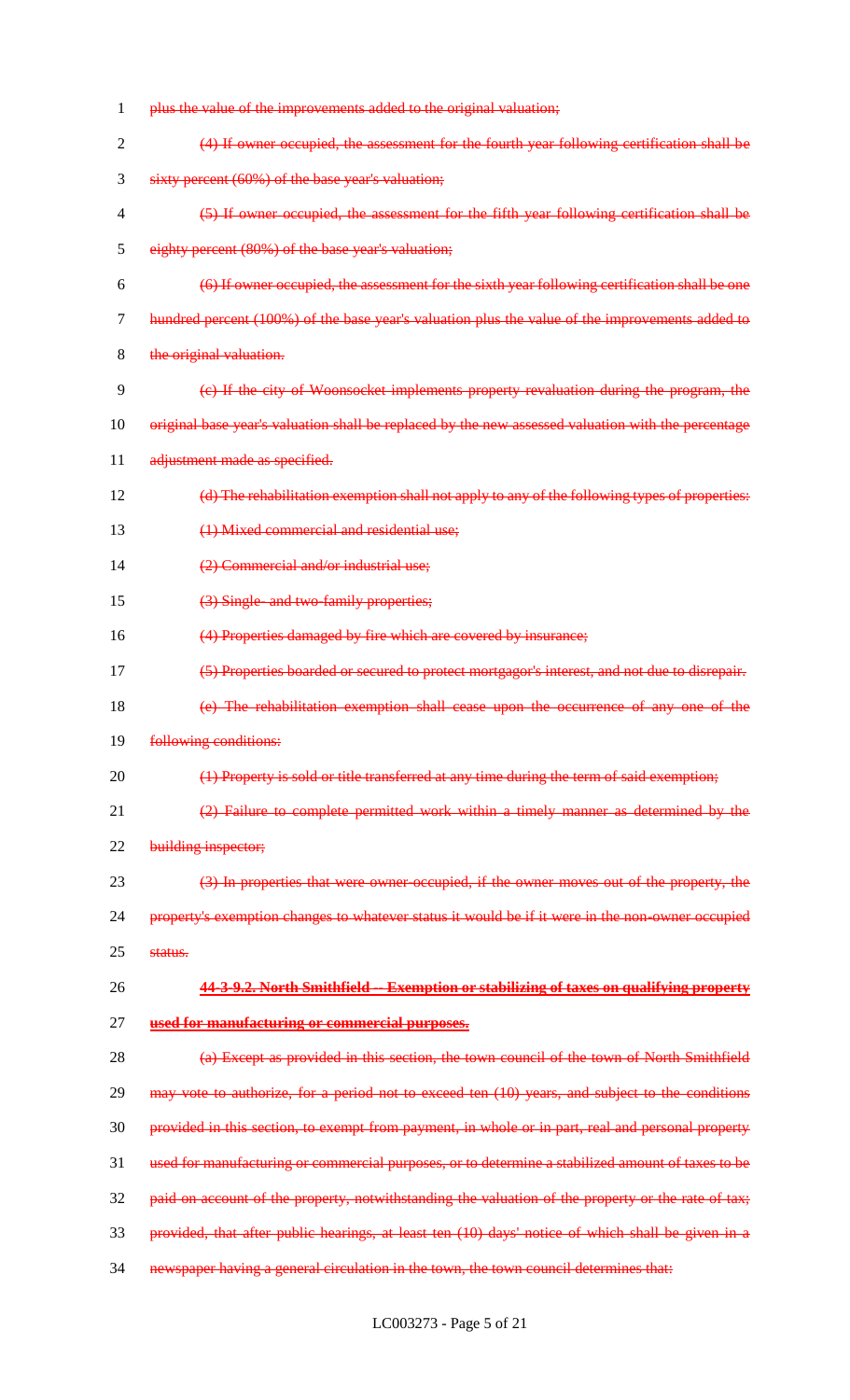- 1 (1) Granting of the exemption or stabilization of taxes will inure to the benefit of the town 2 by reason of: 3 (i) The willingness of the manufacturing or commercial firm or concern to locate in the 4 town; or 5 (ii) The willingness of a manufacturing or commercial firm or concern to expand facilities 6 with an increase in employment; or 7 (2) Granting of the exemption or stabilization of taxes will inure to the benefit of the town 8 by reason of the willingness of a manufacturing or commercial firm or concern to replace, 9 reconstruct, expand, or remodel existing buildings, facilities, fixtures, machinery, or equipment 10 with modern buildings, facilities, fixtures, machinery, or equipment resulting in an increase in plant 11 or commercial building investment by the firm or concern in the town. 12 (b) For purposes of this section, "real property used for commercial purposes" includes any 13 building or structure used for offices or commercial enterprises including without limitation any 14 building or structure used for wholesale, warehouse, distribution, and/or storage businesses, used 15 for service industries, or used for any other commercial business and the land on which the building 16 or structure is situated and not used for residential purposes. 17 (c) For purposes of this section, "personal property used for commercial purposes" means 18 any personal property owned by a firm or concern occupying a building, structure, and/or land used 19 for commercial purposes and used by such firm or concern in its commercial enterprise including, 20 without limitation, furniture, fixtures, equipment, machinery, stock in trade, and inventory. 21 (d) Except as provided in this section, property, the payment of taxes on which has been so 22 exempted or which is subject to the payment of a stabilized amount of taxes, shall not, during the 23 period for which the exemption or stabilization of the amount of taxes is granted, be further liable 24 to taxation by the town in which the property is located so long as the property is used for the 25 manufacturing or commercial purposes for which the exemption or stabilized amount of taxes was 26 made. 27 (e) Notwithstanding any vote and findings by the town council, the property shall be 28 assessed for and shall pay that portion of the tax, if any, assessed by the town of North Smithfield 29 for the purpose of paying the indebtedness of the town and the indebtedness of the state or any 30 political subdivision of the state to the extent assessed upon or apportioned to the town, and the 31 interest on the indebtedness, and for appropriation to any sinking fund of the town, which portion 32 of the tax shall be paid in full, and the taxes so assessed and collected shall be kept in a separate 33 account and used only for that purpose.
- 34 **44-3-9.2.1. North Smithfield -- Exemption or partial abatement of taxes for Rankin**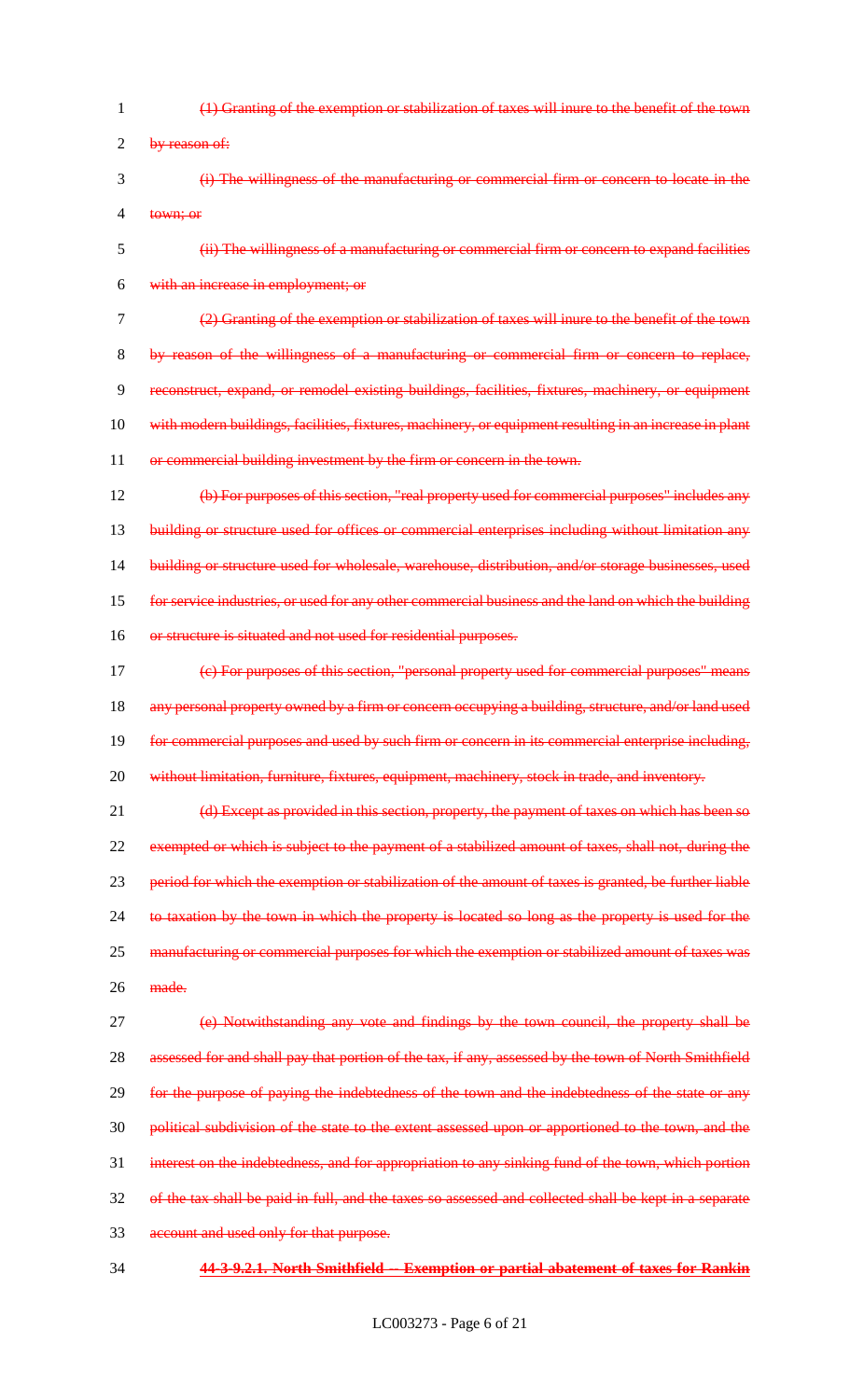# 1 **Estates.**

| $\overline{2}$ | The town council of the town of North Smithfield may vote, at a duly noticed public                    |
|----------------|--------------------------------------------------------------------------------------------------------|
| 3              | meeting, to grant a partial abatement of taxes for a sum total yearly abatement in the amount of       |
| $\overline{4}$ | fourteen thousand three hundred dollars (\$14,300), for a period of seven (7) years from the date of   |
| 5              | master plan approval for a grand total of one hundred thousand one hundred dollars (\$100,100) in      |
| 6              | abatements for the real property known as "Rankin Estates" which consists of property located in       |
| 7              | the town of North Smithfield laid out and designated as assessor's plat 14, Lots 17, 19, 20, 29, 31-   |
| 8              | 34, 36, 88, 93, 106, 107, 123, 125, 128, 135, 136, 139, 140, 141, 144, 145, 147, 159, 202, 242.        |
| 9              | 44-3-9.3. Burrillville -- Exemption or stabilizing of taxes on qualifying property used                |
| 10             | for manufacturing, commercial or mixed-use purposes.                                                   |
| 11             | (a) Except as provided in this section, the town council of the town of Burrillville may vote          |
| 12             | to authorize, for a period not to exceed ten (10) years, and subject to the conditions as provided in  |
| 13             | this section, to exempt from payment, in whole or in part, real and personal property used for         |
| 14             | manufacturing, commercial or mixed-use purposes, or to determine a stabilized amount of taxes to       |
| 15             | be paid on account of such property, notwithstanding the valuation of the property or the rate of      |
| 16             | tax; provided, that after public hearings, at least ten (10) days' notice of which shall be given in a |
| 17             | newspaper having a general circulation in the town, the town council determines that:                  |
| 18             | (1) Granting of the exemption or stabilization of taxes will inure to the benefit of the town          |
| 19             | by reason of:                                                                                          |
| 20             | The willingness of the manufacturing or commercial firm or concern to locate in the                    |
| 21             | town; or                                                                                               |
| 22             | (ii) The willingness of a manufacturing or commercial firm or concern to expand facilities             |
| 23             | with an increase in employment; or                                                                     |
| 24             | (2) Granting of the exemption or stabilization of taxes will inure to the benefit of the town          |
| 25             | by reason of the willingness of a manufacturing, commercial or mixed use firm or concern to            |
| 26             | replace, reconstruct, expand, or remodel existing buildings, facilities, fixtures, machinery, or       |
| 27             | equipment with modern buildings, facilities, fixtures, machinery, or equipment resulting in an         |
| 28             | increase in plant, commercial or mixed-use building investment by the firm or concern in the town.     |
| 29             | (b) For purposes of this section, "real property used for commercial or mixed-use                      |
| 30             | purposes" includes any building or structure used for offices or commercial enterprises, including,    |
| 31             | without limitation, any building or structure used for wholesale, warehouse, distribution, and/or      |
| 32             | storage businesses, used for service industries, or used for any other commercial business, including  |
| 33             | mixed-use, and the land on which any such building or structure is situated and not used solely for    |
| 34             | residential purposes.                                                                                  |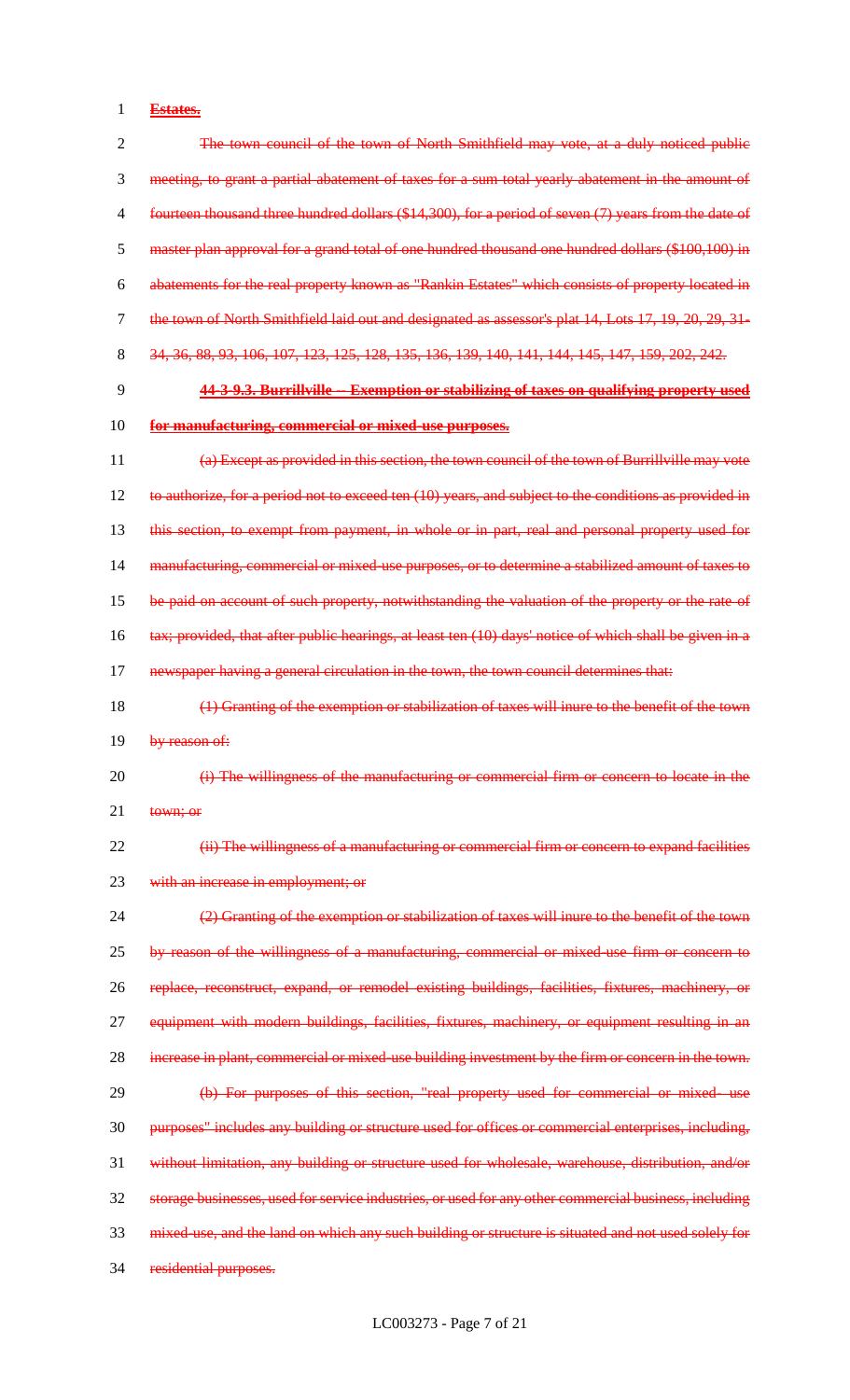(c) For purposes of this section, "personal property used for commercial or mixed-use purposes" means any personal property owned by a firm or concern occupying a building, structure, 3 and/or land used for commercial or mixed-use purposes and used by such firm or concern in its 4 commercial or mixed-use enterprise including, without limitation, furniture, fixtures, equipment, machinery, stock in trade, and inventory.

 (d) Except as provided in this section, real and personal property, the payment of taxes on which has been so exempted or that is subject to the payment of a stabilized amount of taxes, shall 8 not, during the period for which the exemption or stabilization of the amount of taxes is granted, be further liable to taxation by the town in which the property is located so long as the property is used for the manufacturing, commercial or mixed-use purposes for which the exemption or stabilized amount of taxes was made.

 (e) Notwithstanding any vote and findings by the town council, the property shall be assessed for and shall pay that portion of the tax, if any, assessed by the town of Burrillville, for 14 the purpose of paying the indebtedness of the town and the indebtedness of the state or any political 15 subdivision of the state to the extent assessed upon or apportioned to the town, and the interest on 16 the indebtedness, and for appropriation to any sinking fund of the town, which portion of the tax 17 shall be paid in full, and the taxes so assessed and collected shall be kept in a separate account and

18 used only for that purpose.

# **44-3-9.4. Middletown -- Economic development tax incentive program -- Assessed**

**valuation exemptions or stabilizing of taxes.**

 (a) The town council of the Town of Middletown may, by ordinance, provide for a schedule of exemptions from assessed valuation for real and personal property of property owners or businesses which create jobs in the town and which qualify under such ordinance.

 (b) The town council of the Town of Middletown may, by ordinance, provide for a schedule 25 of exemptions from assessed valuation or determine a stabilized amount of taxes to be paid for real 26 and personal property of property owners or businesses for any retrofit, expansion or renovation of specifically permitted uses under such ordinance and which qualify under such ordinance. The 28 ordinance shall specify the kinds of retrofitting, expansion and renovation for which exemptions or 29 stabilization will be permitted. The exemption shall be for a period of no more than five (5) years. (c) The amount of the exemption or stabilization and the rules and regulations regarding the eligibility and qualification for the exemption or stabilization shall be provided by ordinance and the town council may, from time to time, by amendment to the ordinance, make those changes in the amount of exemption or stabilization or in the rules and regulations regarding eligibility and qualification for exemption as it deems necessary.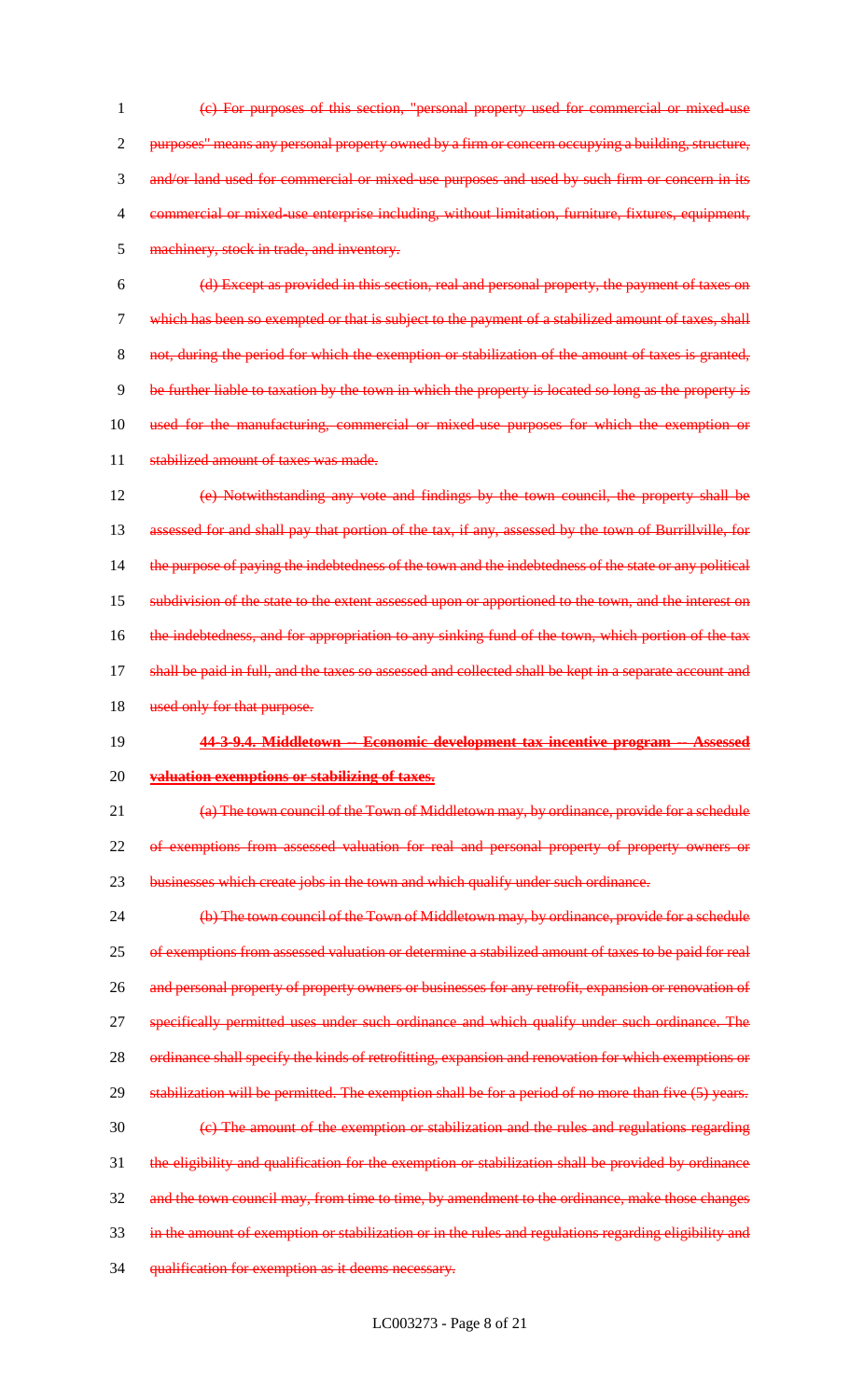**44-3-9.5. North Providence -- Exemption or stabilizing of taxes on qualifying property used for manufacturing or commercial purposes.** (a) Except as provided in this section, the town council of the town of North Providence 4 may vote to authorize, for a period not to exceed ten (10) years, and subject to the conditions as provided in this section, to exempt from payment, in whole or in part, real and personal property used for manufacturing, or commercial purposes, or to determine a stabilized amount of taxes to be 7 paid on account of such property, notwithstanding the valuation of the property or the rate of tax; provided, that after public hearings, at least ten (10) days' notice of which shall be given in a newspaper having a general circulation in the town, the town council determines that: (1) Granting of the exemption or stabilization of taxes will inure to the benefit of the town 11 by reason of: (i) The willingness of the manufacturing or commercial firm or concern to locate in the 13 town; or (ii) The willingness of a manufacturing or commercial firm or concern to expand facilities 15 with an increase in employment; or (2) Granting of the exemption or stabilization of taxes will inure to the benefit of the town by reason of the willingness of a manufacturing or commercial firm or concern to replace, 18 reconstruct, expand, or remodel existing buildings, facilities, fixtures, machinery, or equipment 19 with modern buildings, facilities, fixtures, machinery, or equipment resulting in an increase in plant 20 or commercial building investment by the firm or concern in the town. (b) For purposes of this section, "real property used for commercial purposes" includes any building or structure used for offices or commercial enterprises including, without limitation, any 23 building or structure used for wholesale, warehouse, distribution, and/or storage businesses, used for service industries, or used for any other commercial business, and the land on which any such 25 building or structure is situated and not used for residential purposes. (c) For purposes of this section, "personal property used for commercial purposes" means 27 any personal property owned by a firm or concern occupying a building, structure, and/or land used for commercial purposes and used by such firm or concern in its commercial enterprise including, 29 without limitation, furniture, fixtures, equipment, machinery, stock in trade, and inventory. (d) Except as provided in this section, property, the payment of taxes on which has been so exempted or which is subject to the payment of a stabilized amount of taxes, shall not, during the period for which the exemption or stabilization of the amount of taxes is granted, be further liable to taxation by the town in which the property is located so long as the property is used for the manufacturing or commercial purposes for which the exemption or stabilized amount of taxes was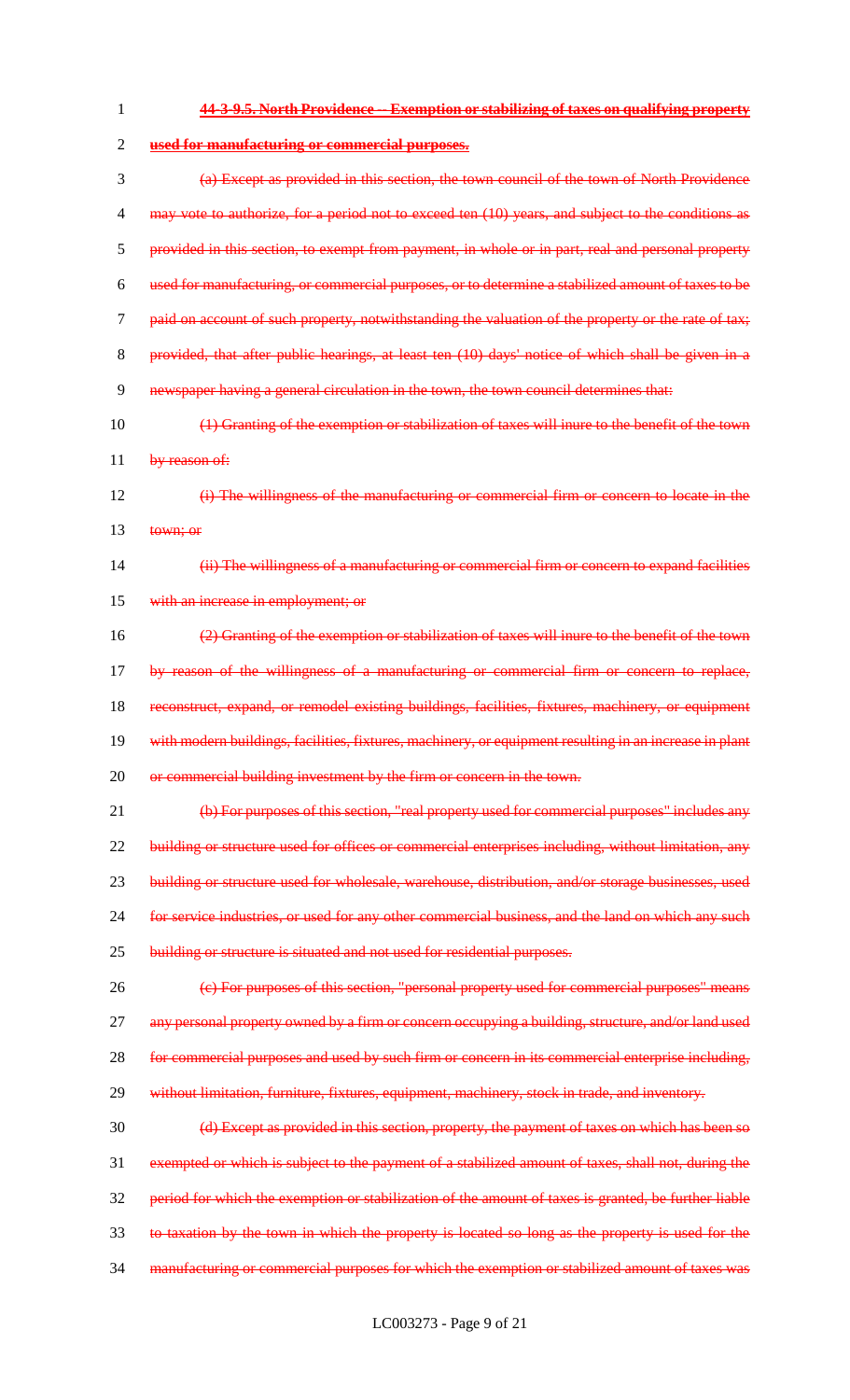1 made.

| $\overline{2}$ | (e) Notwithstanding any vote and findings by the town council, the property shall be                     |
|----------------|----------------------------------------------------------------------------------------------------------|
| 3              | assessed for and shall pay that portion of the tax if any assessed by the town of North Providence       |
| $\overline{4}$ | for the purpose of paying the indebtedness of the town and the indebtedness of the state or any          |
| 5              | political subdivision of the state to the extent assessed upon or apportioned to the town, and the       |
| 6              | interest on the indebtedness, and for appropriation to any sinking fund of the town, which portion       |
| 7              | of the tax shall be paid in full, and the taxes so assessed and collected shall be kept in a separate    |
| 8              | account and used only for that purpose.                                                                  |
| 9              | 44-3-9.6. Richmond -- Exemption or stabilization tax on qualified property used for                      |
| 10             | manufacturing or commercial purposes in the town Richmond.                                               |
| 11             | (a) Except as provided in this section, the town council of the town of Richmond may vote                |
| 12             | to authorize, for a period not exceeding twenty (20) years, and subject to the conditions provided       |
| 13             | in this section, to exempt from payment, in whole or part, real and personal property used for           |
| 14             | manufacturing or commercial purposes, or to determine a stabilized amount of taxes to be paid on         |
| 15             | account of the property, notwithstanding the valuation of the property or the rate of tax; provided,     |
| 16             | that after public hearings, at least ten (10) days' notice of which shall be given in a newspaper of     |
| 17             | general circulation in the town, the town council determines that:                                       |
| 18             | (1) Granting of the exemption or stabilization will inure to the benefit of the town by reason           |
| 19             | $\theta f$ :                                                                                             |
| 20             | (i) The willingness of the manufacturer or commercial concern to locate in the town; or                  |
| 21             | (ii) The willingness of a manufacturing firm to expand facilities with an increase in                    |
| 22             | employment or the willingness of a commercial or manufacturing concern to retain or expand its           |
| 23             | facility in the town and not reduce its work force in the town; or                                       |
| 24             | (iii) An improvement of the physical plant of the town that will result in long-term                     |
| 25             | economic benefits to the town and the state.                                                             |
| 26             | (2) Granting of the exemption or stabilization of taxes will inure to the benefit of the town            |
| 27             | by reason of the willingness of a manufacturing or commercial concern or property owner to               |
| 28             | construct new or to replace, reconstruct, convert, expand, retain or remodel existing buildings,         |
| 29             | facilities, fixtures, machinery, or equipment with modern buildings, facilities, fixtures, machinery,    |
| 30             | or equipment, resulting in the maintenance of, or an increase in, the manufacturing or commercial        |
| 31             | property investment by the firm or property owner in the town.                                           |
| 32             | (b) Should the town council make the determination in paragraphs $(a)(1)(i)$ through                     |
| 33             | paragraphs $(a)(1)(iii)$ , or subdivision $(a)(2)$ of this section, an exemption or stabilization may be |
| 34             | granted for existing buildings, property, machinery, or facilities owned by businesses already           |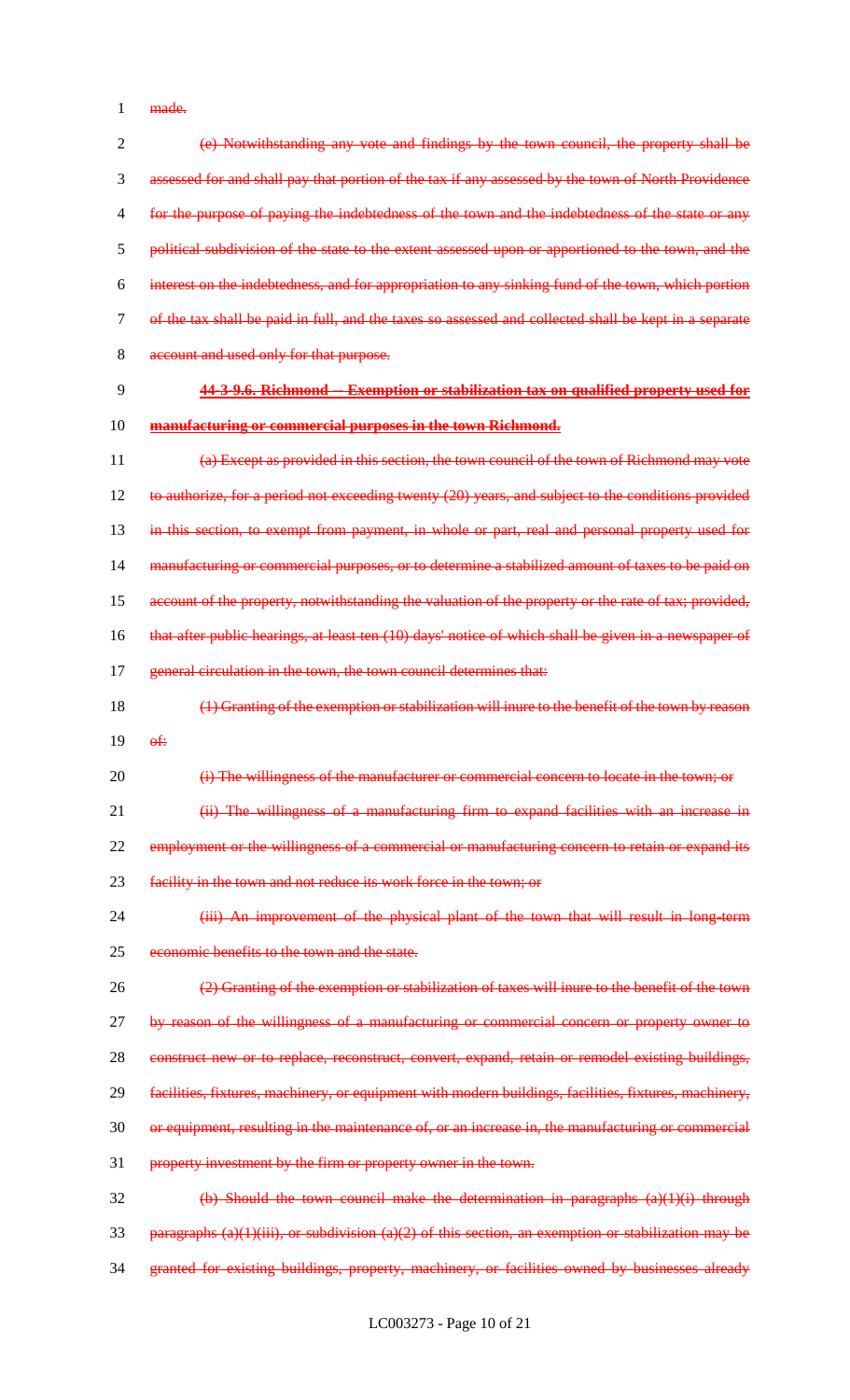- 1 located in the town of Richmond on August 6, 2003.
- 2 (c) For the purposes of this section, "commercial property" means any structure or facility 3 used essentially for offices or commercial enterprises.
- 4 (d) Except as provided in this section, property for which taxes have been exempted in 5 whole or part, or stabilized pursuant to this section, shall not, during the period for which taxes 6 have been exempted or stabilized, be further liable to taxation by the town so long as the property 7 is used for the manufacturing or commercial purpose for which the exemption or stabilization was 8 granted.
- 9 (e) Notwithstanding any vote of, or findings by the town council, the property shall be 10 assessed for, and shall pay, that portion of the tax, if any, assessed by the town for the purpose of 11 paying the indebtedness of the town and the indebtedness of the state or any political subdivision 12 of the state, to the extent assessed upon or apportioned to the town, and the interest on the 13 indebtedness, and for appropriation to any sinking fund of the town, which portion of the tax shall 14 be paid in full, and the taxes so assessed and collected shall be kept in a separate account and used 15 only for that purpose.
- 16 (f) Any application for tax exemption or stabilization submitted pursuant to this section 17 shall be submitted before an application for development plan review is submitted to the Richmond 18 Planning Board pursuant to Chapter 18 of the Code of Ordinances, as amended.
- 19 (g) Any tax exemption or stabilization granted by the town council pursuant to this section 20 shall be applicable for a period beginning on the first day of the fiscal year in which the exemption 21 or stabilization is granted.
- 22 (h) If a property owner whose property tax has been exempted or stabilized pursuant to this 23 section becomes delinquent in the payment of its property taxes, or transfers ownership of its 24 business, the town council shall have the authority to review and terminate the tax exemption or 25 stabilization agreement.
- 26 **44-3-9.7. South Kingstown -- Exemption or stabilization of tax on qualified property**  27 **used for manufacturing or commercial purposes in the town of South Kingstown.**
- 28 (a) Except as provided in this section, the town council of the town of South Kingstown 29 may vote to authorize, for a period not exceeding ten (10) years, and subject to the conditions 30 provided in this section, to exempt from payment, in whole or part, real and personal property used 31 for manufacturing or commercial purposes, or to determine a stabilized amount of taxes to be paid 32 on account of the property, notwithstanding the valuation of the property or the rate of tax; 33 provided, that after public hearings, at least ten (10) days' notice of which shall be given in a
- 34 newspaper of general circulation in the town, the town council determines that: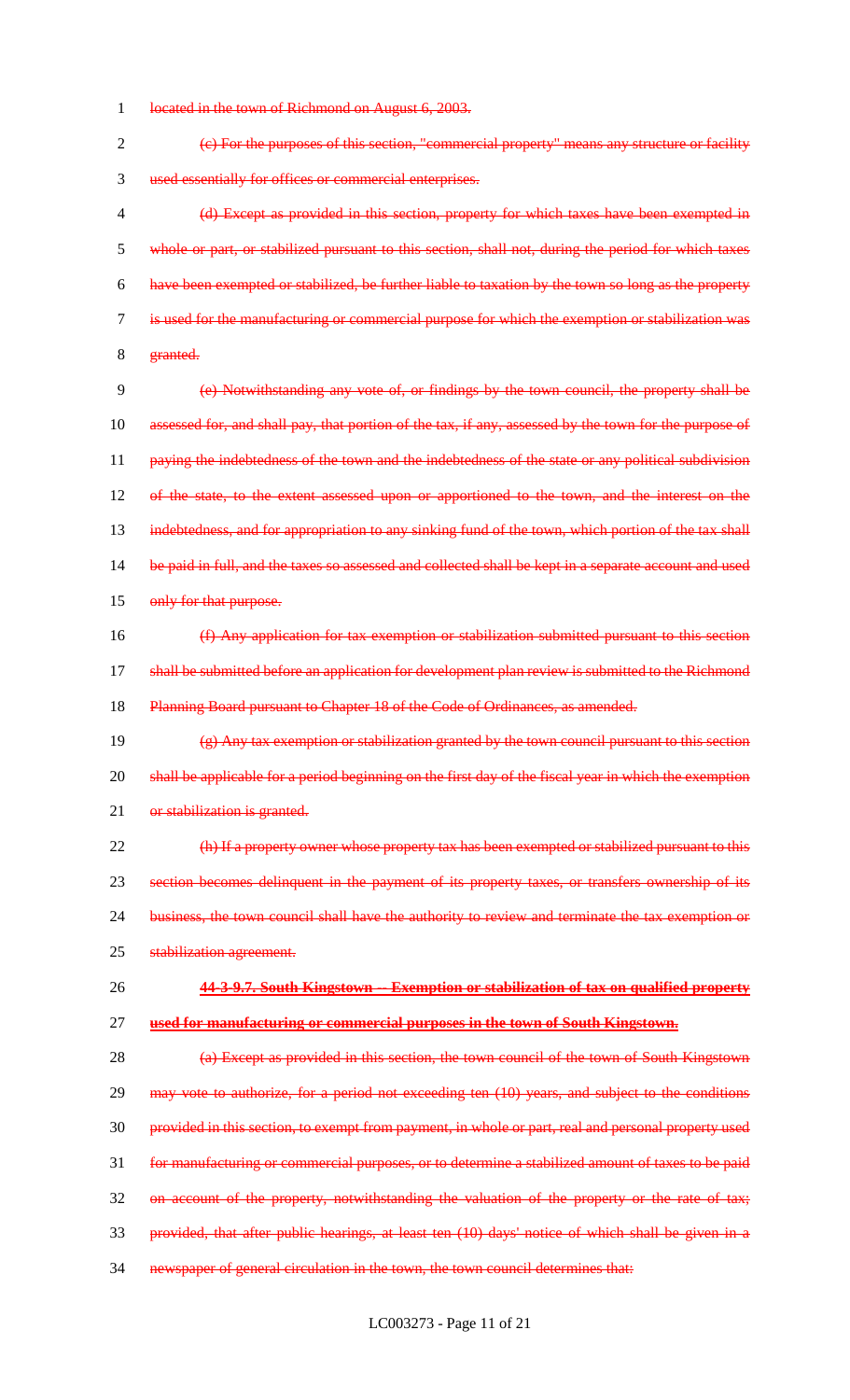2 by reason of:

- 3 (i) The willingness of the manufacturing or commercial concern to locate in the town; or
- 4 (ii) The willingness of a manufacturing firm to expand facilities with an increase in
- 5 employment or the willingness of a commercial or manufacturing concern to retain or expand its
- 6 facility in the town and not reduce its work force in the town; or
- 7 (iii) An improvement of the physical plant of the town that will result in long-term
- 8 economic benefits to the town and the state.

 (2) Granting of the exemption or stabilization of taxes will inure to the benefit of the town by reason of the willingness of a manufacturing or commercial firm or concern to replace, 11 reconstruct, expand or remodel existing buildings, facilities, fixtures, machinery, or equipment with modern buildings, facilities, fixtures, machinery, or equipment, resulting in an increase in, plant or commercial building investment by the firm or concern in the town.

- 14 (b) Should the town council make the determination in paragraphs  $(a)(1)(i)$  -- paragraphs
- 15 (a)(1)(iii), or subdivision (a)(2) of this section, an exemption or stabilization may be granted for
- 16 existing buildings, property, machinery, or facilities owned by businesses already located in the
- 17 town of South Kingstown on January 1, 2006.

18 (c) For the purposes of this section, "real property used for manufacturing or commercial 19 purposes" includes any building or structure used for offices or commercial enterprises including 20 without limitation any building or structure used for wholesale, warehouse, distribution, and/or 21 storage business, used for service industries, or used for any other commercial business and the 22 land on which the building or structure is situated and not used for residential purposes.

23 (d) For purposes of this section, "personal property used for manufacturing or commercial 24 purposes" means any personal property owned by a firm or concern occupying a building, structure, 25 and/or land used for commercial purposes and used by such firm or concern in its commercial 26 enterprise including, without limitation, furniture, fixtures, equipment, machinery, stock in trade, 27 and inventory.

28 (e) Except as provided in this section, property for which taxes have been exempted in 29 whole or part, or stabilized pursuant to this section, shall not, during the period for which taxes 30 have been exempted or stabilized, be further liable to taxation by the town so long as the property 31 is used for the manufacturing or commercial purpose for which the exemption or stabilization was 32 granted.

33 (f) Notwithstanding any vote of, or findings by the town council, the property shall be 34 assessed for, and shall pay, that portion of the tax, if any, assessed by the town for the purpose of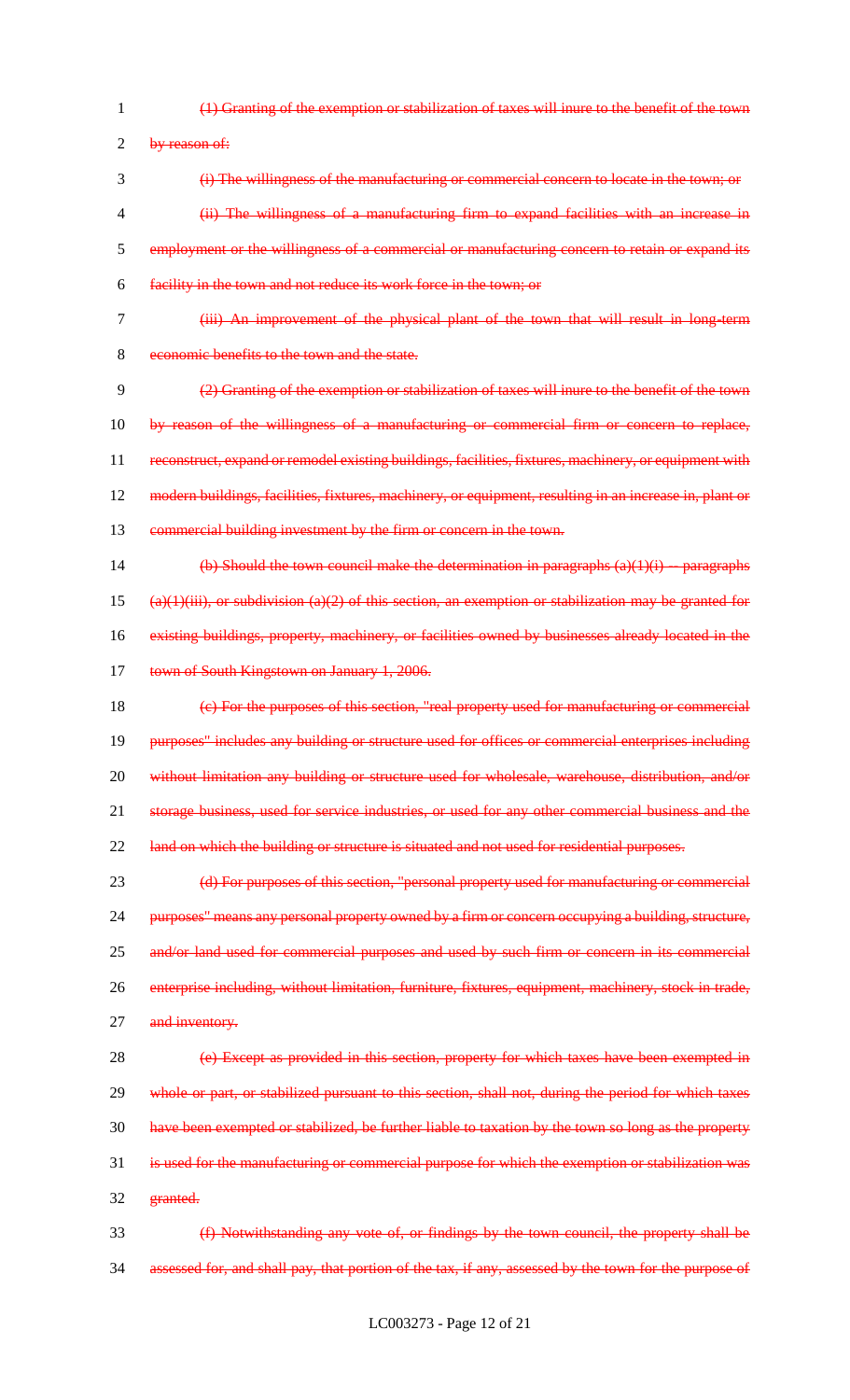paying the indebtedness of the town and the indebtedness of the state or any political subdivision 2 of the state, to the extent assessed upon or apportioned to the town, and the interest on the indebtedness, and for appropriation to any sinking fund of the town, which portion of the tax shall be paid in full, and the taxes so assessed and collected shall be kept in a separate account and used 5 only for that purpose.  $(9)$  Any application for tax exemption or stabilization submitted pursuant to this section shall be submitted before an application for development plan review is submitted to the South Kingstown planning board, as applicable, or for other such permits and/or approvals that may be required from any other town board or commission. (h) Any tax exemption or stabilization granted by the town council pursuant to this section 11 shall be applicable for a period beginning on the first day of the fiscal year in which the exemption 12 or stabilization is granted. (i) If a property owner whose property tax has been exempted or stabilized pursuant to this section becomes delinquent in the payment of its property taxes, or transfers ownership of its business, the town council shall have the authority to review and terminate the tax exemption or 16 stabilization agreement. **44-3-9.8. West Greenwich -- Exemption or stabilization of tax on qualified property used for manufacturing or commercial purposes in the town of West Greenwich.** (a) Except as provided in this section, the town council of the town of West Greenwich 20 may vote to authorize, for a period not exceeding twelve (12) years, and subject to the conditions 21 provided in this section, to exempt from payment, in whole or part, real and personal property used for manufacturing or commercial purposes, or to determine a stabilized amount of taxes to be paid 23 on account of the property, notwithstanding the valuation of the property or the rate of tax; provided, that after public hearings, at least ten (10) days' notice of which shall be given in a newspaper of general circulation in the town, the town council determines that: (1) Granting of the exemption or stabilization of taxes will inure to the benefit of the town 27 by reason of: **(i) The willingness of the manufacturing or commercial concern to locate in the town; or** 29 (ii) The willingness of a manufacturing firm to expand facilities with an increase in employment or the willingness of a commercial or manufacturing concern to retain or expand its facility in the town and not reduce its work force in the town; or **(iii) An improvement of the physical plant of the town that will result in long-term** economic benefits to the town and the state.

(2) Granting of the exemption or stabilization of taxes will inure to the benefit of the town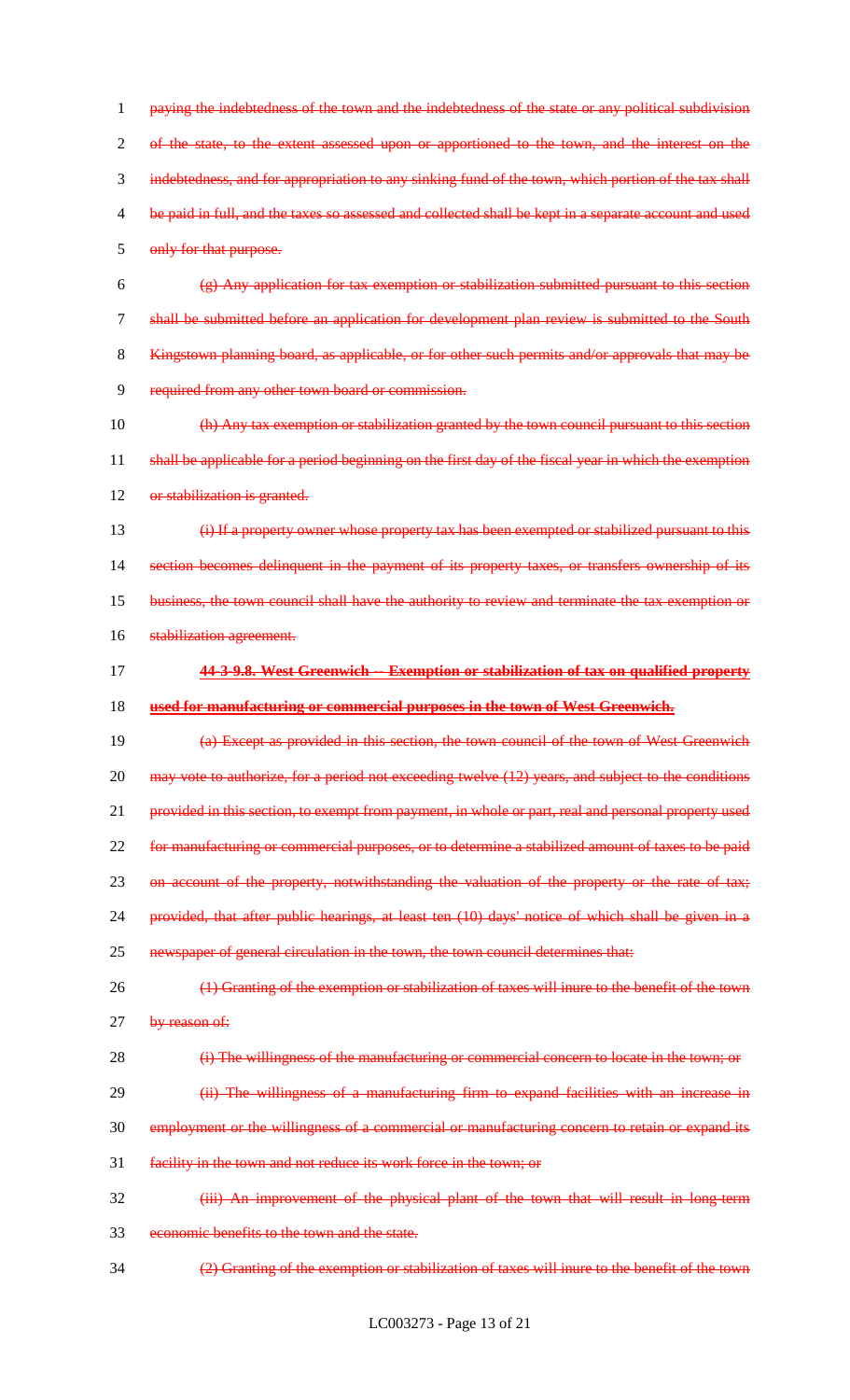by reason of the willingness of a manufacturing or commercial firm or concern to replace, reconstruct, expand, or remodel existing buildings, facilities, fixtures, machinery, or equipment with modern buildings, facilities, fixtures, machinery, or equipment, resulting in an increase in 4 plant or commercial building investments by the firm or concern in the town.

5 (b) Should the town council make the determination in subsections  $(a)(1)(i) - (a)(1)(iii)$  or  $6 \quad (a)(2)$  of this section, an exemption or stabilization may be granted for existing buildings, property, 7 machinery, or facilities owned by businesses already located in the town of West Greenwich on 8 January 1, 2011.

9 (c) For the purposes of this section, "real property used for manufacturing or commercial 10 purposes" includes any building or structure used for offices or commercial enterprises, including, 11 without limitation, any building or structure used for wholesale, warehouse, distribution, and/or 12 storage business, used for service industries, or used for any other commercial business and the 13 land on which the building or structure is situated and not used for residential purposes.

14 (d) For purposes of this section, "personal property used for manufacturing or commercial 15 purposes" means any personal property owned by a firm or concern occupying a building, structure, 16 and/or land used for commercial purposes and used by such firm or concern in its commercial 17 enterprise including, without limitation, furniture, fixtures, equipment, machinery, stock in trade, 18 and inventory.

19 (e) Except as provided in this section, property for which taxes have been exempted in 20 whole or in part, or stabilized pursuant to this section, shall not, during the period for which taxes 21 have been exempted or stabilized, be further liable to taxation by the town so long as the property 22 is used for the manufacturing or commercial purposes for which the exemption or stabilization was 23 **granted.** 

24 (f) Notwithstanding any vote of or findings by the town council, the property shall be 25 assessed for and shall pay that portion of the tax, if any, assessed by the town for the purpose of 26 paying the indebtedness of the town and the indebtedness of the state, or any political subdivision 27 of the state, to the appropriation to any sinking fund of the town, which portion of the tax shall be 28 paid in full, and the taxes so assessed and collected shall be kept in a separate account and used 29 only for that purpose.

 $\left(\frac{1}{2}\right)$  Any application for tax exemption or stabilization submitted pursuant to this section shall be submitted before an application for development plan review is submitted to the West Greenwich planning board, as applicable, or for other such permits and/or approvals that may be required from any other town board or commission.

34 (h) Any tax exemption or stabilization granted by the town council pursuant to this section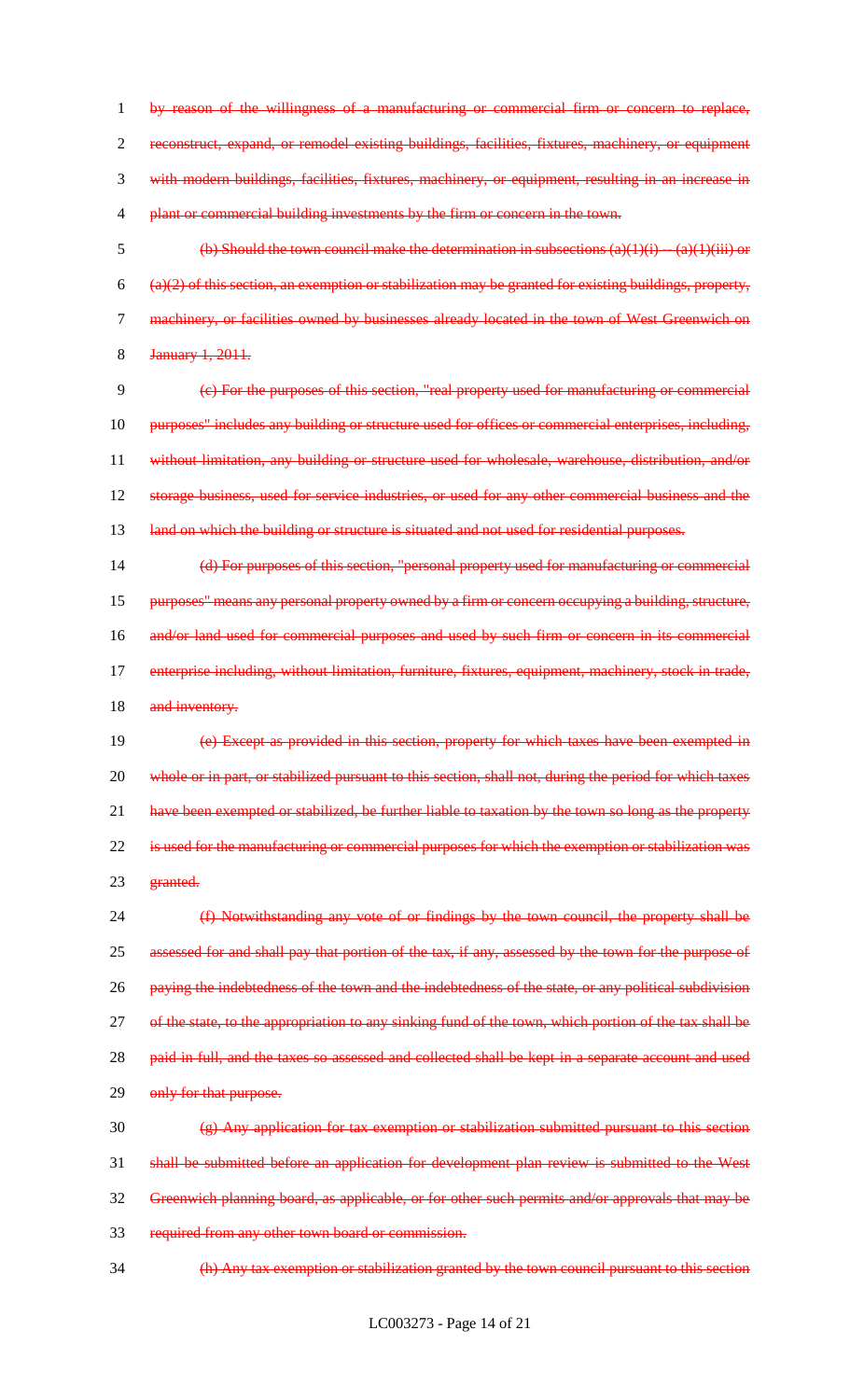- 1 shall be applicable for a period beginning on the first day of the fiscal year in which the exemption
- 2 or stabilization is granted.
- 3 (i) If a property owner whose property tax has been exempted or stabilized pursuant to this 4 section becomes delinquent in the payment of its property taxes, or transfers ownership of its 5 business, the town council shall have the authority to review and terminate the tax exemption or 6 stabilization agreement.
- 
- 7 **44-3-9.10. Portsmouth -- Exemption or stabilizing of taxes on qualified property used**  8 **for manufacturing or commercial purposes in the town of Portsmouth.**

9 (a) Notwithstanding any provisions of § 44-3-9 to the contrary, except as provided in this 10 section, the town council of the town of Portsmouth may vote to authorize, for a period not 11 exceeding ten (10) years, and subject to the conditions provided in this section, to exempt from 12 **payment, in whole or part, real and personal property used for manufacturing or commercial** 13 purposes, or to determine a stabilized amount of taxes to be paid on account of the property, 14 notwithstanding the valuation of the property or the rate of tax; provided, that after public hearings, 15 at least ten (10) days' notice of which shall be given in a newspaper of general circulation in the 16 town, the town council determines that: 17 (1) Granting of the exemption or stabilization of taxes will inure to the benefit of the town 18 by reason of: 19 (i) The willingness of the manufacturing or commercial concern to locate in the town; or

- 20 (ii) The willingness of a manufacturing firm to expand facilities with an increase in 21 employment or the willingness of a commercial or manufacturing concern to retain or expand its 22 facility in the town and not reduce its work force in the town; or
- 23 (iii) An improvement of the physical plant of the town that will result in long-term 24 economic benefits to the town and the state.
- 25 (2) Granting of the exemption or stabilization of taxes will inure to the benefit of the town 26 by reason of the willingness of a manufacturing or commercial firm or concern to replace, 27 reconstruct, expand, or remodel existing buildings, facilities, fixtures, machinery, or equipment 28 with modern buildings, facilities, fixtures, machinery, or equipment, resulting in an increase in
- 29 plant or commercial building investments by the firm or concern in the town.
- 30 (b) Should the town council make the determination in subsections  $(a)(1)(i)$  through
- 31 (a)(1)(iii), or subsection (a)(2), an exemption or stabilization may be granted for existing buildings,
- 32 property, machinery, or facilities owned by businesses already located in the town of Portsmouth
- 33 on January 1, 2016.
- 

34 (c) For the purposes of this section, "real property used for manufacturing or commercial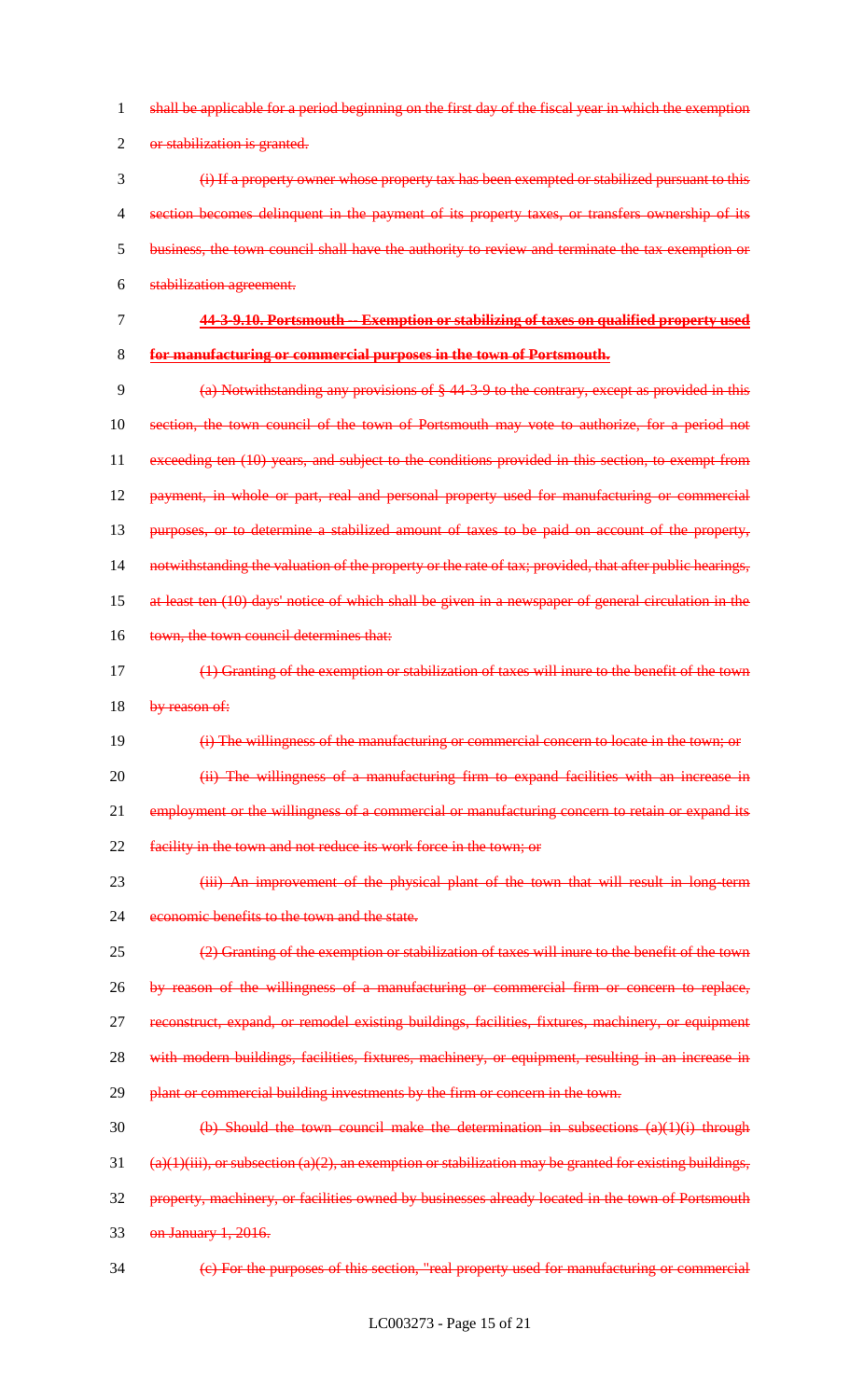1 purposes" means and includes any building or structure used for offices or commercial enterprises 2 including, without limitation, any building or structure used for wholesale, warehouse, distribution, 3 and/or storage business, used for service industries, or used for any other commercial business, and 4 not the land on which the building or structure is situated, and not used for residential purposes.

5 (d) For purposes of this section, "personal property used for manufacturing or commercial 6 purposes" means any personal property owned by a firm or concern occupying a building, structure, 7 and/or land used for commercial purposes and used by such firm or concern in its commercial 8 enterprise including, without limitation, furniture, fixtures, equipment, machinery, stock in trade, 9 and inventory.

10 (e) Except as provided in this section, property for which taxes have been exempted in 11 whole or in part, or stabilized pursuant to this section, shall not, during the period for which taxes 12 have been exempted or stabilized, be further liable to taxation by the town so long as the property 13 is used for the manufacturing or commercial purposes for which the exemption or stabilization was 14 **granted.** 

15 (f) Notwithstanding any vote of, or findings by, the town council, the property shall be 16 assessed for, and shall pay, that portion of the tax, if any, assessed by the town for the purpose of 17 paying the indebtedness of the town and the indebtedness of the state or any political subdivision 18 of the state, to the appropriation to any sinking fund of the town, which portion of the tax shall be 19 paid in full, and the taxes so assessed and collected shall be kept in a separate account and used 20 only for that purpose.

 (g) Any application for tax exemption or stabilization submitted pursuant to this section shall be submitted before an application for development plan review is submitted to the 23 Portsmouth planning board, as applicable, or for other such permits and/or approvals that may be required from any other town board or commission.

25 (h) Any tax exemption or stabilization granted by the town council pursuant to this section 26 shall be applicable for a period beginning on the first day of the fiscal year in which the exemption 27 or stabilization is granted.

**(i) If a property owner whose property tax has been exempted or stabilized pursuant to this** 29 section becomes delinquent in the payment of its property taxes, or transfers ownership of its business, the town council shall have the authority to review and terminate the tax exemption or stabilization agreement.

32 (j) Nothing in this section shall be deemed to permit the exemption or stabilization provided 33 in this section for any manufacturing or commercial concern relocating from one city or town 34 within the state of Rhode Island to the town of Portsmouth.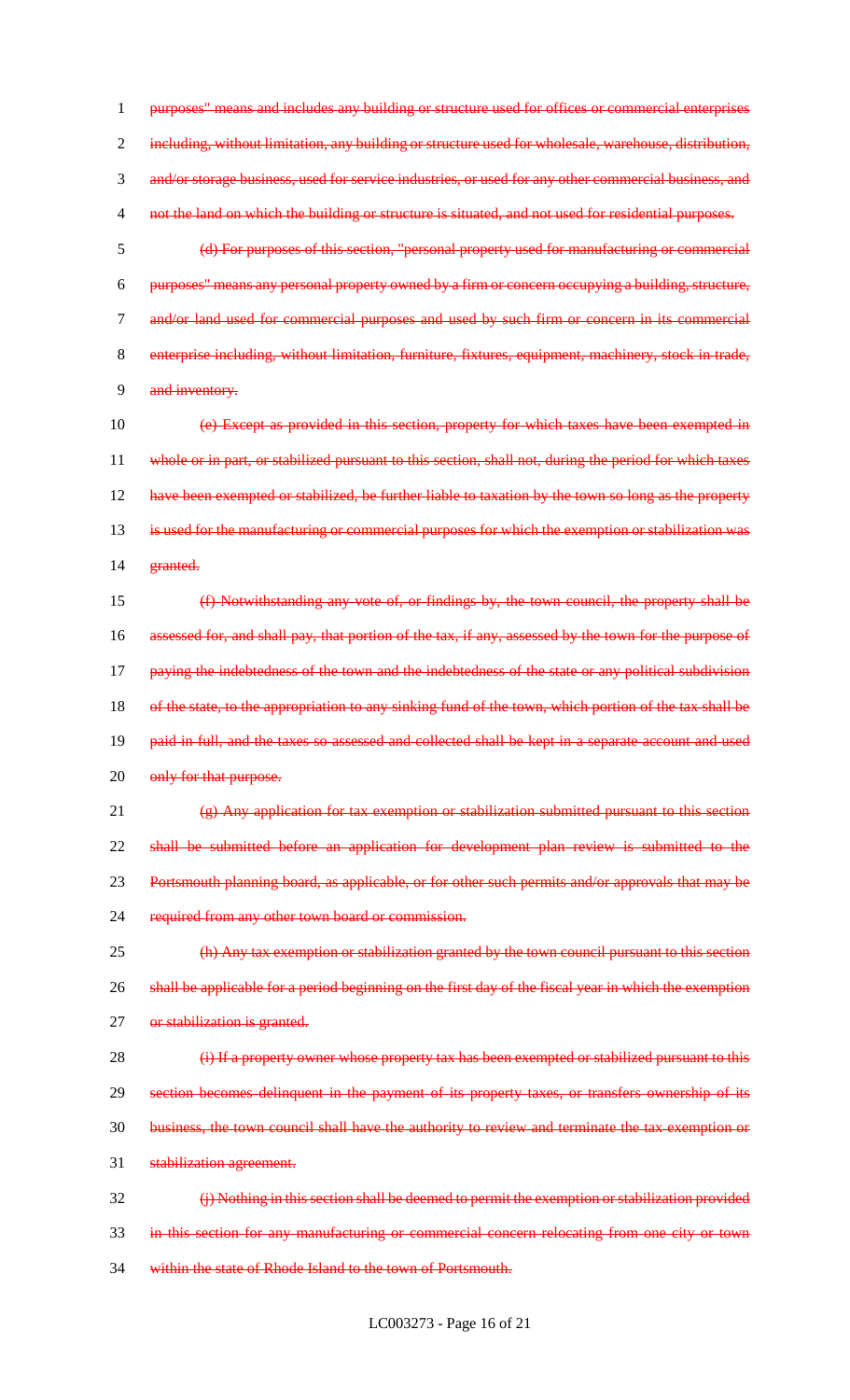**44-3-47. Cranston -- Economic development tax incentive program Exemptions.** The city council of the city of Cranston may, by ordinance, provide exemptions from assessed valuation for real and tangible personal property of property owners or businesses which 4 create jobs in the city of Cranston and any property owners or businesses for any retrofit, expansion, or renovation of specifically permitted uses; provided, that the exemption shall be for a period of not more than ten (10) years. SECTION 2. Sections 44-5-55.1, 44-5-61, 44-5-61.1 and 44-5-61.2 of the General Laws in Chapter 44-5 entitled "Levy and Assessment of Local Taxes" are hereby repealed. **44-5-55.1. Burrillville -- Tax levy assessment stabilization.** The town of Burrillville is authorized to establish by ordinance a process to stabilize tax assessments and/or provide tax credits for physical improvements made to certain properties 12 located in areas of town that have been designated substandard by the town's comprehensive plan 13 or as may be separately designated by the town council. Specifically, said ordinance shall provide that physical improvements made to any commercial, industrial, mixed use buildings, and 15 apartment houses with six (6) or more legal units located in areas that have been designated may 16 be eligible for tax stabilization and/or a tax credit against their real estate tax levy as set forth in the town's ordinance. The stabilization granted or tax credit based upon these improvements shall be 18 in place for a period not to exceed ten (10) years from the date on which the work on the 19 improvements shall have been completed. All improvements made to the property will be assessed 20 accordingly as of December 31 of each year per § 44-5-1. The ordinance shall also include a process 21 for an applicant to apply and qualify for said credits. **44-5-61. Coventry -- Exemption or stabilizing of taxes on qualifying property used for manufacturing or commercial purposes in the town.** (a) Except as provided, the town council of the town of Coventry may vote to authorize, 25 for a period not to exceed ten (10) years, and subject to the conditions provided, to exempt from payment, in whole or in part, real and personal property used for manufacturing or commercial purposes, or to determine a stabilized amount of taxes to be paid on account of the property, 28 notwithstanding the valuation of the property or the rate of tax; provided, that after public hearings, 29 at least ten (10) days' notice of which is given in a newspaper having a general circulation in the town, the town council determines that: (1) Granting of the exemption or stabilization of taxes inures to the benefit of the town by reason of: (i) The willingness of the manufacturing or commercial firm or concern to locate in the 34 town; or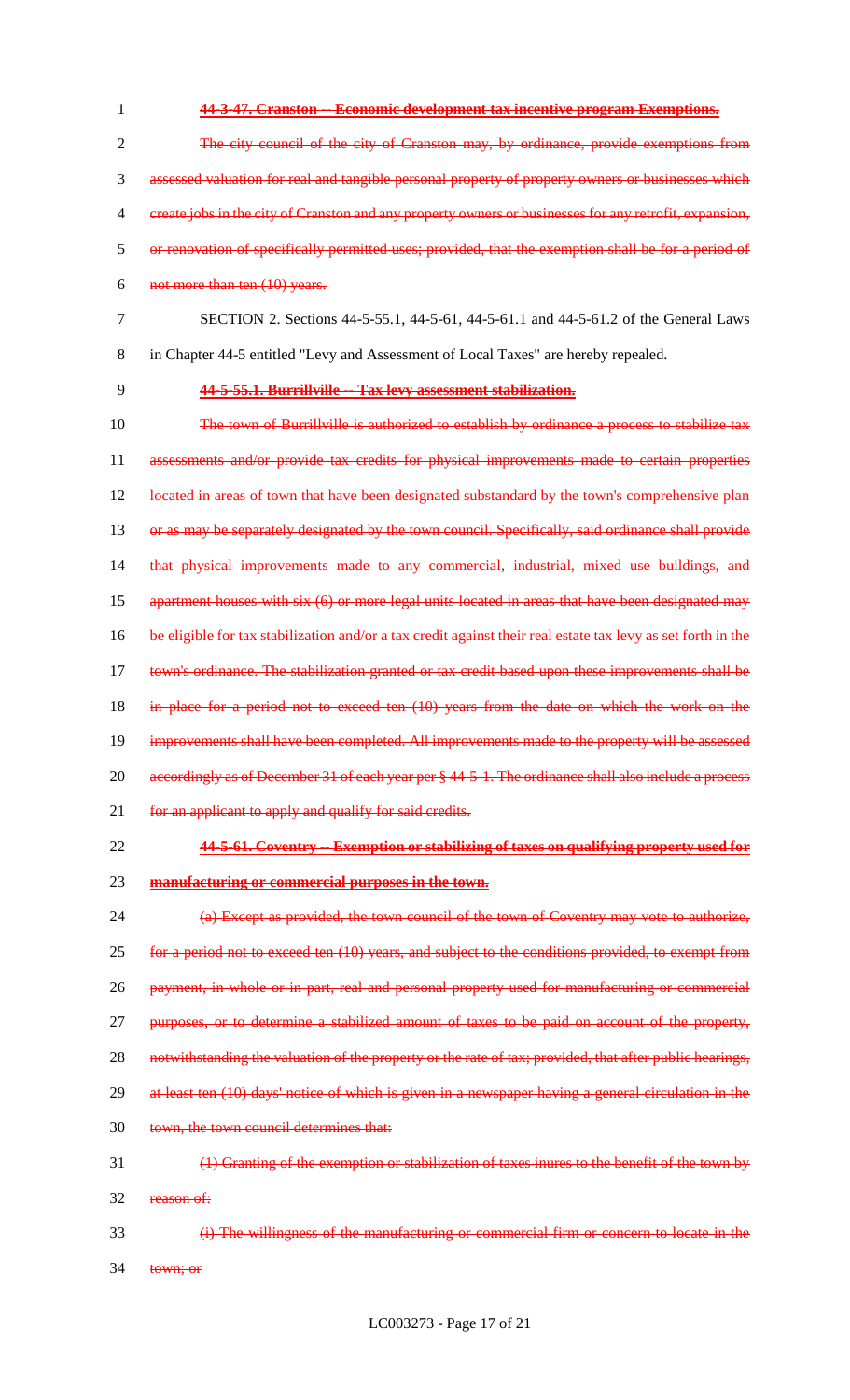2 with an increase in employment; or (2) Granting of the exemption or stabilization of taxes inures to the benefit of the town by reason of the willingness of a manufacturing or commercial firm or concern to replace, reconstruct, expand, or remodel existing buildings, facilities, fixtures, machinery, or equipment with modern buildings, facilities, fixtures, machinery, or equipment resulting in an increase in plant or commercial building investment by the firm or concern in the town.

1 (ii) The willingness of a manufacturing or commercial firm or concern to expend facilities

8 (b) For purposes of this section, "real property used for commercial purposes" includes any 9 building or structure used for offices or commercial enterprises including, without limitation, any 10 building or structure used for wholesale, warehouse, distribution, and/or storage businesses, used 11 for service industries, or used for any other commercial business and the land on which the building 12 or structure is situated and not used for residential purposes.

- 13 (c) For purposes of this section, "personal property used for commercial purposes" means 14 any personal property owned by a firm or concern occupying a building, structure, and/or land used 15 for commercial purposes and used by the firm or concern in its commercial enterprise including, 16 without limitation, furniture, fixtures, equipment, machinery, stock in trade, and inventory.
- 17 (d) Except as provided, property, the payment of taxes on which has been so exempted or 18 which is subject to the payment of a stabilized amount of taxes, is not, during the period for which 19 the exemption or stabilization of the amount of taxes is granted, further liable to taxation by the 20 town in which the property is located so long as the property is used for the manufacturing or

21 commercial purposes for which the exemption or stabilized amount of taxes was made.

22 (e) Notwithstanding any vote and findings by the town council, the property shall be 23 assessed for and shall pay that portion of the tax, if any, assessed by the town of Coventry for the 24 purpose of paying the indebtedness of the town and the indebtedness of the state or any political 25 subdivision of the state to the extent assessed upon or apportioned to the town, and the interest 26 thereon, and for appropriation to any sinking fund of the town, which portion of the tax shall be 27 paid in full, and the taxes so assessed and collected shall be kept in a separate account and used 28 only for that purpose.

# 29 **44-5-61.1. Central Falls -- Exemption or stabilizing of taxes on qualifying property**

30 **located in the city.**

 Except as provided in this section, the city council of the city of Central Falls may vote to authorize for a period not exceeding twelve (12) years, and subject to the conditions provided in this section, to exempt from payment, in whole or in part, real and personal qualifying property, or 34 to determine a stabilized amount, of taxes to be paid on account of the qualifying property located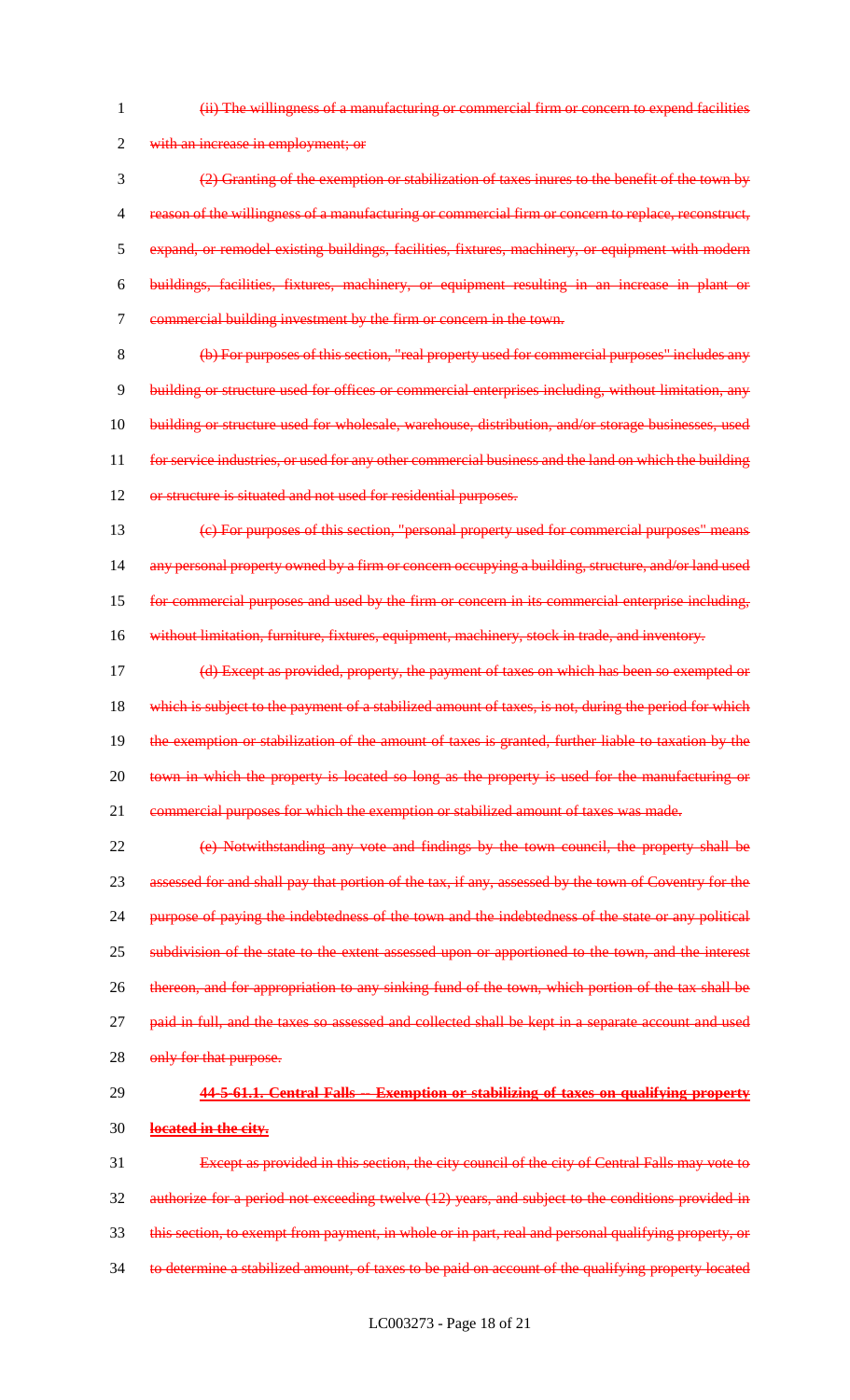1 within the city of Central Falls, notwithstanding the valuation of the property or the rate of tax; provided, that after a public hearing, at least ten (10) days' notice of which must be given in a newspaper having a general circulation in the city, the city council determines that granting of the exemption or stabilization for qualifying property has inured or will inure to the benefit of the city by reason of the willingness of the owners of qualifying property to replace, reconstruct, expand or remodel existing buildings, facilities, machinery, or equipment with modern buildings, facilities, fixtures, machinery, or equipment or to construct new buildings or facilities or acquire new 8 machinery or equipment for use in the buildings or facilities or to reoccupy or reuse the buildings or facilities if they are vacant or abandoned for manufacturing/warehousing or research and development, resulting in an increase in investment by the owners in the city. For purposes of this section, "qualifying property" means any building or structures used or intended to be used essentially for offices, manufacturing, or commercial enterprises, including, but not limited to, financial service enterprises. Except as provided in this section, property, the payment of taxes on 14 which has been so exempted or which is subject to the payment of a stabilized amount of taxes, shall not, during the period for which the exemption or stabilization of the amount of taxes is granted, be further liable to taxation by the city so long as that property is used or intended to be used for the manufacturing or commercial purposes for which the exemption or stabilized amount

18 of taxes was made.

# **44-5-61.2. Pawtucket -- Exemption or stabilizing of taxes on qualifying property located in the city.**

 Except as provided in this section, the city council of the city of Pawtucket may vote to 22 authorize for a period not exceeding ten (10) years, and subject to the conditions provided in this section, to exempt from payment, in whole or in part, real and personal qualifying property, or to determine a stabilized amount, of taxes to be paid on account of the qualifying property located 25 within the city of Pawtucket, notwithstanding the valuation of the property or the rate of tax; provided, that after a public hearing, at least ten (10) days' notice of which must be given in a newspaper having a general circulation in the city, the city council determines that granting of the 28 exemption or stabilization for qualifying property will inure to the benefit of the city by reason of 29 the willingness of the owners of qualifying property to replace, reconstruct, expand or remodel existing buildings, facilities, machinery, or equipment with modern buildings, facilities, fixtures, machinery, or equipment or to construct new buildings or facilities or acquire new machinery or equipment for use in the buildings or facilities or to reoccupy or reuse the buildings or facilities if they are vacant or abandoned for manufacturing/warehousing or research and development, resulting in an increase in investment by the owners in the city. For purposes of this section,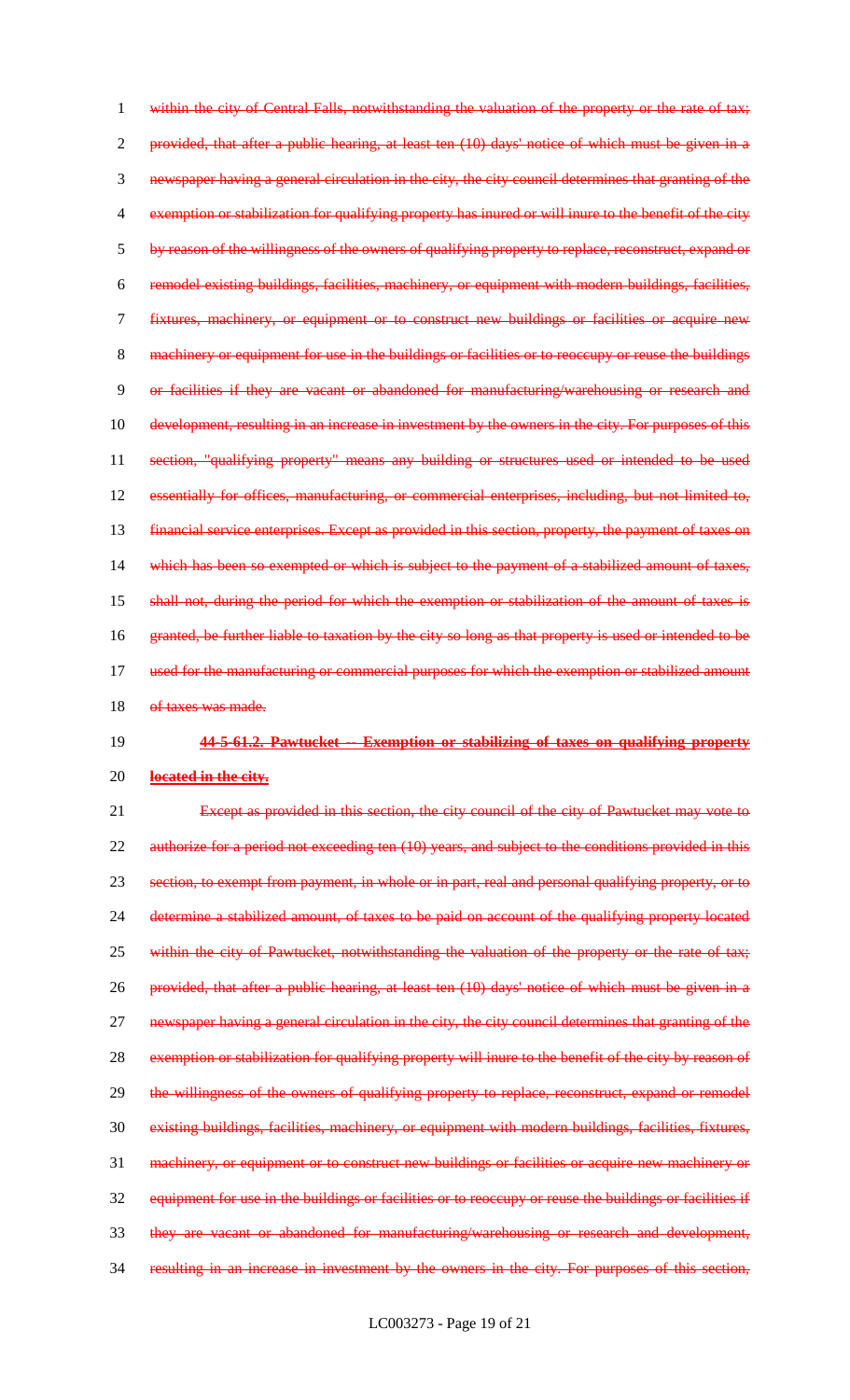"qualifying property" means any building or structures used or intended to be used essentially for offices, manufacturing, or commercial enterprises. Except as provided in this section, property, the payment of taxes on which has been so exempted or which is subject to the payment of a stabilized amount of taxes, shall not, during the period for which the exemption or stabilization of the amount of taxes is granted, be further liable to taxation by the city so long as that property complies with any stabilization agreement and is used or intended to be used for the manufacturing or commercial purposes for which the exemption or stabilized amount of taxes was made. SECTION 3. This act shall take effect on July 1, 2022.

======== LC003273 ========